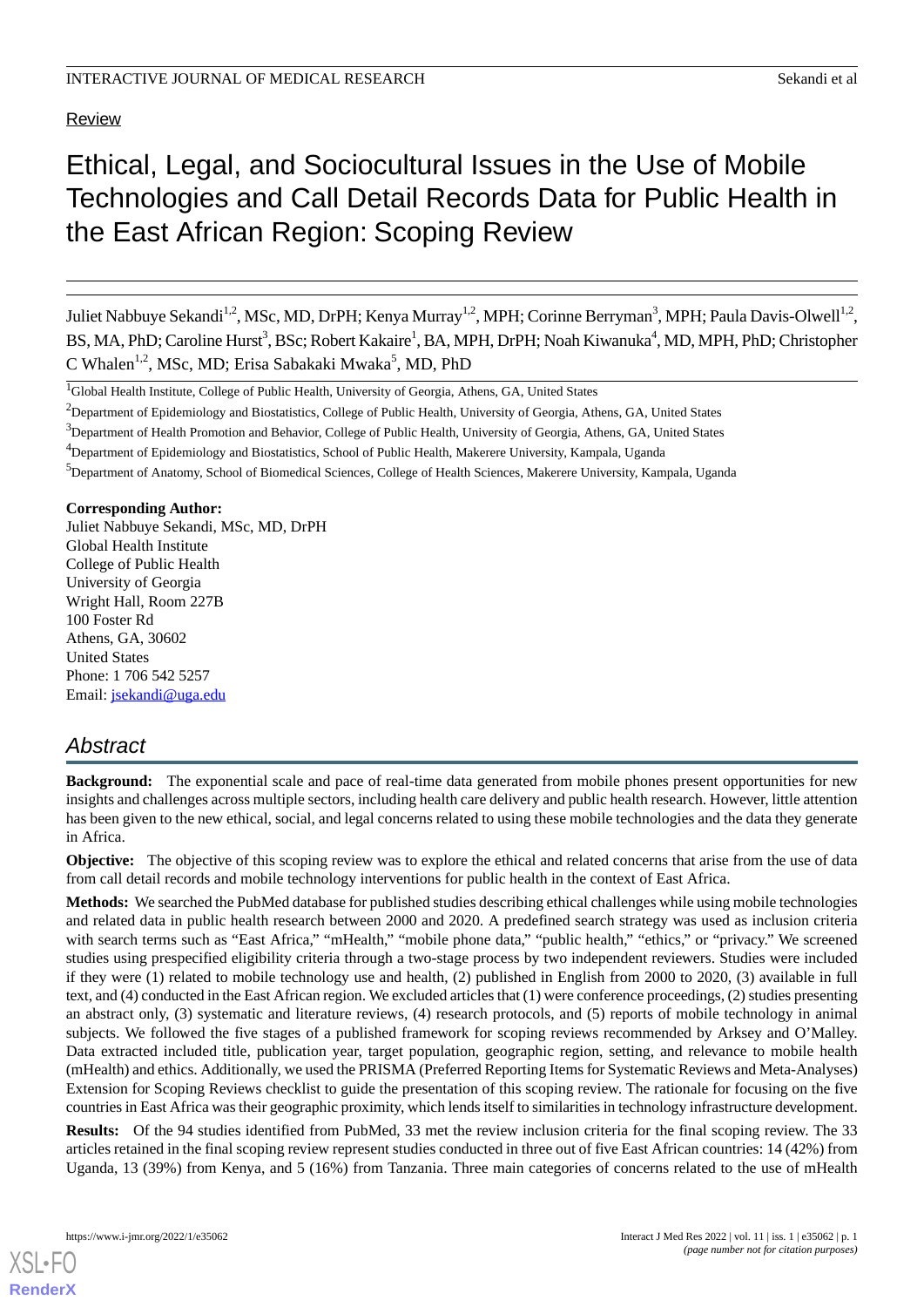technologies and mobile phone data can be conceptualized as (1) ethical issues (adequate informed consent, privacy and confidentiality, data security and protection), (2) sociocultural issues, and (3) regulatory/legal issues.

**Conclusions:** This scoping review identified major cross-cutting ethical, regulatory, and sociocultural concerns related to using data from mobile technologies in the East African region. A comprehensive framework that accounts for the critical concerns raised would be valuable for guiding the safe use of mobile technology data for public health research purposes.

*(Interact J Med Res 2022;11(1):e35062)* doi: [10.2196/35062](http://dx.doi.org/10.2196/35062)

#### **KEYWORDS**

mobile health; public health; ethics; privacy; call detail records; East Africa; Africa; mobile apps; mHealth

## *Introduction*

The exponential scale and pace of real-time data generated from mobile phones present new opportunities and challenges across multiple sectors, including health care delivery and public health [[1\]](#page-10-0). By 2025, mobile subscribers are projected to grow from 477 million to 617 million [[2\]](#page-10-1). One opportunity arising from the growth trajectory in connected mobile technology devices is the evolving field of mobile health (mHealth). The World Health Organization defines mHealth as medical and public health practice supported by mobile devices such as phones, patient monitors, smartphone apps, and functionalities, including voice or SMS text messages [[3\]](#page-10-2). Globally, mHealth solutions have been deployed to address problems such as a shortage of health care workers [\[4](#page-10-3),[5\]](#page-10-4), monitoring medication adherence [[6](#page-10-5)[,7](#page-10-6)], and improving quality of health care [\[8](#page-10-7)].

In 2020, the National Institutes of Health (NIH) announced a grand opportunity for health research for new funding, titled "Harnessing Data Science for Health Discovery and Innovation in Africa (DS-I Africa)." The goal is to spur new health discoveries and catalyze innovation in health care, public health, and health research in Africa through data science [[9\]](#page-10-8). Additionally, the DS-I Africa announcement called for research to explore the ethical, legal, and social implications associated with data science [[10\]](#page-10-9). These calls highlight new areas for scientific inquiry and recognize the need to address new ethical challenges when using "big data" streams across Africa.

The use of mobile phone call detail records (CDRs), which are time-stamped activity logs that are also known as billable events, is a relatively new concept in health research [[11-](#page-10-10)[14](#page-10-11)]. Although telecommunication companies have used CDRs for more than three decades for customer billing and targeted marketing purposes, the business sector has only recently innovated more ways to use these data in remote banking and financial service delivery. However, the health sector has sparsely leveraged such enormous amounts of mobile phone data for public health, especially in Africa [\[3](#page-10-2)[-5](#page-10-4)]. The Data for Development Challenge, Google Flu Trends, Datathon for Social Good, and the Cairo Transport App Challenge, among others, have used archived CDRs to study human activity [[6](#page-10-5)]. In the field of infectious diseases, innovative use of aggregated anonymized data from CDRs revealed informative patterns of the spatiotemporal transmission of various pathogens in the community, including rubella [\[15](#page-10-12),[16](#page-10-13)], malaria [\[12](#page-10-14)[,17](#page-10-15),[18\]](#page-11-0), and Ebola [[19,](#page-11-1)[20](#page-11-2)] in Africa. More recently, the COVID-19 pandemic has accelerated this novel utilization of mobile technologies and CDRs for public health surveillance and research [[21-](#page-11-3)[23\]](#page-11-4). However, a lack of

[XSL](http://www.w3.org/Style/XSL)•FO **[RenderX](http://www.renderx.com/)** well-established standardized ethical and regulatory frameworks has limited the widespread use of such data in health research, particularly in East Africa [[24\]](#page-11-5).

Our ongoing NIH-funded Mapping Tuberculosis Transmission Study (MATTS) in Kampala, Uganda, motivated this scoping review. MATTS takes a unique approach that utilizes individual-level CDRs combined with epidemiologic surveys and molecular data to map potential tuberculosis transmission "hot spots." During the initiation of the study, members of the research team from the University of Georgia and Makerere University met with key stakeholders representing the public and private sectors in Uganda. The private sector players were telecommunication companies, and the public players were government agencies or regulatory entities. The goal of the meetings was to learn about existing ethical standards and policy guidelines that apply to utilizing CDRs and other data from mobile technologies for health research. The meetings led to several questions about data access, sharing, transfer, storage, security, privacy, confidentiality, legal, regulatory, and social concerns. In the end, our team surmised that the government and telecommunication entities had existing policies and procedures on personal data that did not necessarily accommodate the utilization of mobile data such as CDRs for health research. Therefore, our research serves as a logical step to generate evidence that is critical for informing the development of policy frameworks that will facilitate better access to mobile data for public health research.

In utilizing CDRs, there are potential points of ethical breaches as personal information flows from a user's mobile phone to a database for health research purposes. For example, when a user activates a connection to mobile phone networks by calling or texting, "event-driven" personal data are generated in real time and stored as CDRs, whereas "network-driven" data are generated when the cell phone is not in active use (see [Multimedia Appendix 1\)](#page-10-16). The event-driven metadata in the records contain the caller and recipient phone numbers, date and time of the call, call duration, and the coordinates of the geographical location of the cell tower that serviced the billable event [[25\]](#page-11-6). Each of the data points generated can potentially result in privacy breaches if the data are accessed without ethical safeguards [\[26\]](#page-11-7). The Belmont Report provides standard bioethics guidance for researchers based on the core ethical principles (ie, respect for persons, beneficence, and justice) [\[27](#page-11-8)]. Even so, we expect that there are new ethical challenges related to the use of the data generated from mobile phones or other technology/devices that warrant further evaluation.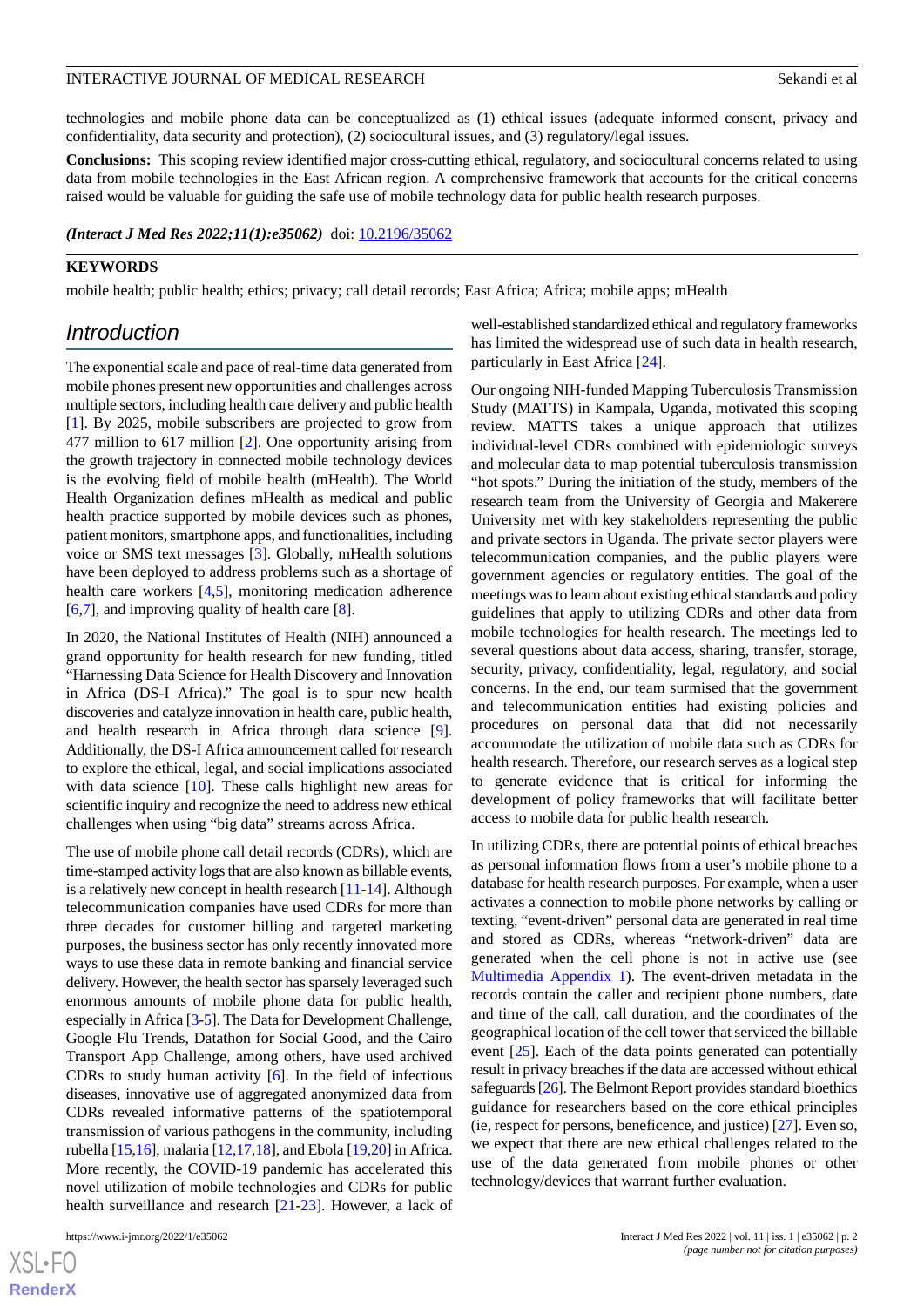We situated this scoping review in the East African region because of the cross-cutting similarities in sociocultural context, the landscape and stage of mobile technology infrastructure development, and the likelihood of future unified regulatory policies given shared economic interests. Scoping reviews are useful for examining emerging evidence when it is still unclear what other, more specific, questions can be addressed by a more precise systematic review [\[28](#page-11-9)]. The objective of the scoping review was to explore the ethical and related concerns that arise from the use of data from CDRs and mobile technology interventions for public health in the context of East Africa.

Our review findings are used to inform an ongoing primary study to explore ethical, legal, sociocultural, and regulatory concerns from the perspective of key stakeholders in the public and private sectors in Uganda. We expect that this work will further inform the development of comprehensive guidelines relevant to mHealth and public health research in the East African region.

## *Methods*

## **Design**

We followed five of the six stages of the framework for scoping reviews proposed by Arksey and O'Malley [\[29](#page-11-10)]: (1) identifying the research question; (2) identifying relevant studies; (3) study selection; (4) charting the data; and (5) collating, summarizing, and reporting the results. The sixth stage of the framework is optional, which was not included in this scoping review. It involves a consultation exercise with stakeholders to gain a more holistic view of the issues under evaluations. Additionally, we used the PRISMA (Preferred Reporting Items for Systematic Reviews and Meta-Analyses) Extension for Scoping Reviews checklist to guide the presentation of this scoping review [[30\]](#page-11-11). We applied existing definitions to identify common ethical concerns related to informed consent, privacy and confidentiality, and data security and protection. We also used team consensus to classify concerns that fit within legal, regulatory, and sociocultural categories.

<span id="page-2-0"></span>Textbox 1. Full search strategy of the scoping review in the PubMed database.

## **Operational Definitions**

Privacy of health information refers to an individual's right to control the acquisition, uses, or disclosures of his or her identifiable health data for others [\[31](#page-11-12),[32\]](#page-11-13). Confidentiality refers to the obligations of those who receive information to respect the privacy interests of those to whom the data relate [\[31](#page-11-12),[32\]](#page-11-13). Data security refers to the physical, technological, or administrative safeguards or tools used to protect identifiable health data from unwarranted access or disclosure [[32\]](#page-11-13). Data protection is closely related to data security, which refers to adopting appropriate, reasonable, technical, and organizational measures to prevent loss, damage, or unauthorized destruction or processing of personal data [\[33](#page-11-14)]. General ethical concerns refer to research processes that fail to uphold or violate the principles of respect for persons, balance of potential benefits and harms, and equitable sharing of benefits and burdens across research groups [\[27](#page-11-8)].

## **Identification of the Research Question**

The primary research question was: *what are the ethical, privacy, and data security concerns pertaining to the use of mHealth technologies and mobile phone data for public health research in the East African region?* The rationale for focusing on the five countries in East Africa was that the ethics and mHealth technology landscapes are likely to be similar in several ways within the same region. Therefore, the findings could inform regional guidelines and policies.

## **Identification of Relevant Studies**

A systematic search of the literature was performed on November 18, 2020, in the PubMed database using the search terms "mobile," "ethics," and "East Africa." The detailed search strategy and terms used are provided in [Textbox 1.](#page-2-0) The search was limited to English and included only studies focused on the East Africa region. We considered only articles published from 2000 to 2020 due to the widespread use of mobile technology during this period in the region of interest.

("Digital Health" [Title/Abstract] OR "Telemedicine" [MeSH (Medical Subject Heading)] OR "Cell Phone" [MeSH] OR "Smartphone" [MeSH] OR "mHealth" [Title/Abstract] OR "telemedicine" [Title/Abstract] OR "remote monitoring" [Title/Abstract] OR "mobile technology" [Title/Abstract] OR "mobile health" [Title/Abstract] OR "video observed therapy" [Title/Abstract] OR "video observed treatment" [Title/Abstract] OR "video directly observed treatment" [Title/Abstract] OR "video directly observed therapy" [Title/Abstract] OR "Call Detail Records" [Title/Abstract] OR "cell phone" [Title/Abstract] OR "cell phone" [Title/Abstract] OR "mobile phones" [Title/Abstract] OR "smartphone" [Title/Abstract] OR "cellphone data" [Title/Abstract] OR "cell phone data" [Title/Abstract] OR "data privacy" [Title/Abstract] OR "cell phone/ethics" [MeSH] OR "Cell Phone/legislation and jurisprudence" [MeSH] OR "Cell Phone Use/legislation and jurisprudence"[Mesh] OR "Cell Phone Use/therapeutic use"[Mesh]) **AND** ("bioethics" [MeSH] OR "ethics" [Mesh] OR "bioethics" [Title/Abstract] OR "public health ethics" [Title/Abstract] OR "ethics" [Title/Abstract] OR "research ethics" [Title/Abstract] OR "autonomy" [Title/Abstract] OR "personal autonomy" [MeSH] OR "principle-based ethics" [MeSH] OR "personal autonomy" [Title/Abstract] OR "principle-based ethics" [Title/Abstract] OR "privacy" [MeSH] OR "confidentiality" [MeSH] OR "computer security" [MeSH] OR "privacy" [Title/Abstract] OR "confidentiality" [Title/Abstract] OR "computer security" [Title/Abstract] OR "data anonymization" [Title/Abstract] OR "data compromising" [Title/Abstract] OR "compromising of data" [Title/Abstract] OR "data security" [Title/Abstract] OR "information protection" [Title/Abstract] OR "Data Protection" [Title/Abstract] OR "Data Security" [Title/Abstract] OR "information protection" [Title/Abstract] OR "Data encryption" [Title/Abstract] OR "Data encryptions" [Title/Abstract] OR "social justice" [Title/Abstract]) **AND** ("Africa" [MeSH] OR "Africa, South of the Sahara" [MeSH] OR "Africa, Eastern" [MeSH] OR "Tanzania" [MeSH] OR "Rwanda" [MeSH] OR "Burundi" [MeSH] OR "Kenya" [MeSH] OR "Uganda" [MeSH] OR "Tanzania" [ALL] OR "Rwanda" [ALL] OR "Burundi" [ALL] OR "Kenya" [ALL] OR "Uganda" [ALL])

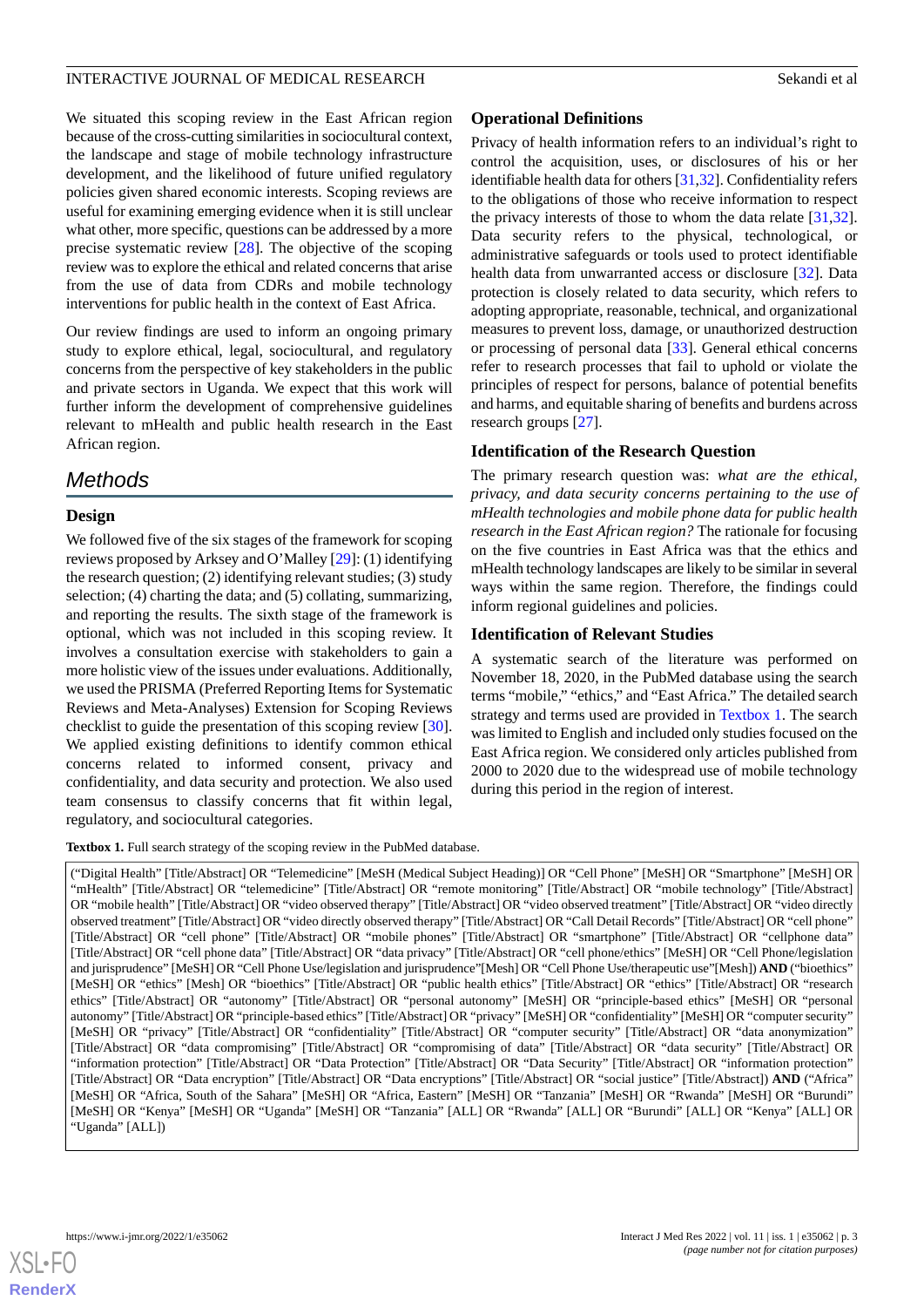#### **Study Selection**

Retrieved studies reporting on mobile technology and health in the East African region were included for further review. Two independent reviewers for each article applied the inclusion and exclusion criteria, with an additional author serving as the tiebreaker in the event of uncertainty regarding whether an article met the inclusion or exclusion criteria. Studies were included if they were (1) related to mobile technology and health, (2) published in English from 2000 to 2020, (3) available in full text, and (4) conducted in the East African region. We excluded articles that (1) were conference proceedings, (2) without full text or presenting an abstract only, (3) systematic and literature reviews, (4) research protocols, and (5) reports of mobile technology in animal subjects.

#### **Charting of the Data**

Two authors (CH and CB) performed abstract screening. Three authors (KM, CH, and CB) subsequently reviewed full-text articles, and extracted and stored the data in a Microsoft Excel database developed for this review. From the eligible studies, we extracted the title, publication year, journal name, impact factor, target population, geographic region, setting, and

relevance to mHealth and ethics. For each stage of the review, two reviewers (KM and CB) independently reviewed each full-text article. Discrepancies were discussed collectively until consensus was reached.

#### **Collating, Summarizing, and Reporting Results**

Given the diversity of articles included in the final scoping review, we employed an iterative team discussion approach to the analysis in order to establish the main themes related to ethical and related concerns. We use descriptive statistics to summarize the characteristics of the studies, including country of publication, year of publication, area of focus, study design, and mHealth intervention employed.

## *Results*

## **Articles Selected**

The search identified 94 articles eligible for further review ([Figure 1\)](#page-3-0). Of these, 59 did not meet the inclusion criteria and 5 additional studies were excluded based on a review of titles and abstracts. We included 33 studies published in 22 journals in the final scoping review.

<span id="page-3-0"></span>**Figure 1.** PRISMA (Preferred Reporting Items for Systematic Reviews and Meta-Analyses) flow diagram showing article search and screening.



#### **Study Characteristics**

The 33 articles retained in the final scoping review represent studies conducted in three out of five East African countries, including 14 (42%) from Uganda and 13 (39%) from Kenya ([Table 1](#page-4-0)). The number of studies published on ethical concerns of mHealth technology use and mobile phone data increased over time, beginning with one in 2009 and climbing to six in 2018. The articles were mostly published in the journal *AIDS and Behavior*, followed by *Journal of Medical Internet Research* and *BMC Public Health*. The majority of mHealth interventions were SMS-based, followed by mobile phone app–based, whereas CDR aggregate data analysis was seldom used among the studies we reviewed. More than half of the studies included were

[XSL](http://www.w3.org/Style/XSL)•FO **[RenderX](http://www.renderx.com/)**

observational in study design, followed by a mixed methods design. Two of the 33 studies included met the eligibility criteria but did not mention ethical concerns beyond compliance with human research and approval from respective institutional review boards.

Three main categories of concerns related to the use of mHealth technologies and mobile phone data can be conceptualized as (1) *ethical issues* (adequate informed consent, privacy and confidentiality, data security and protection), (2) *sociocultural issues*, and (3) *regulatory/legal issues*. These themes are not necessarily mutually exclusive. A detailed summary of each study by theme is provided in [Table 2.](#page-6-0) Ethical concerns were predominantly identified in the included studies, which are discussed in detail below.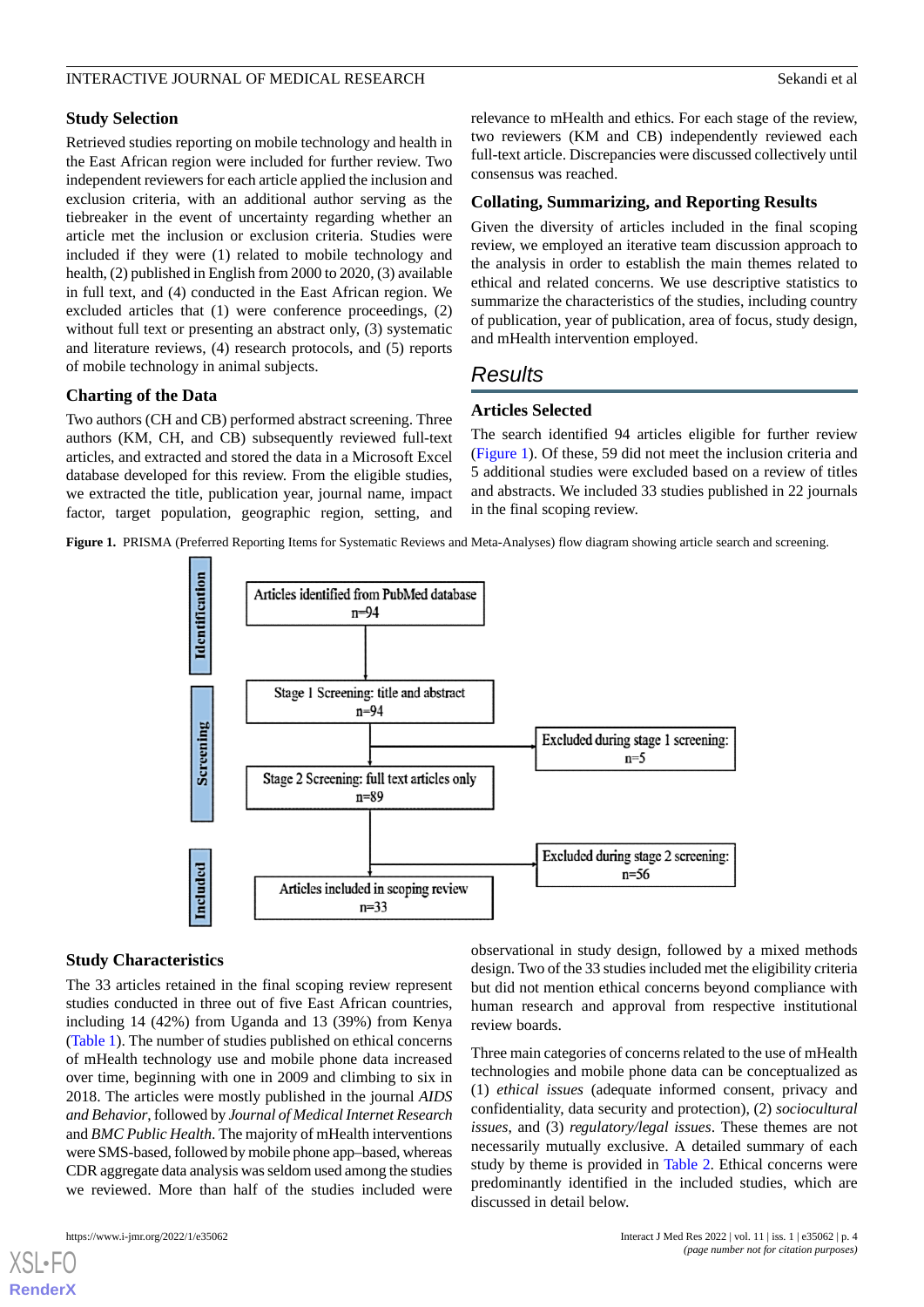## INTERACTIVE JOURNAL OF MEDICAL RESEARCH Sekandi et al

<span id="page-4-0"></span>Table 1. Summary of articles included in the scoping review for final analysis (N=33).

| Characteristics                                       | Studies, n (%) |
|-------------------------------------------------------|----------------|
| Country                                               |                |
| Uganda                                                | 14(42)         |
| Kenya                                                 | 13 (39)        |
| Tanzania                                              | 5(15)          |
| Uganda and Tanzania                                   | 1(3)           |
| <b>Publication year</b>                               |                |
| 2009                                                  | 1(3)           |
| 2010                                                  | 1(3)           |
| $2011\,$                                              | 1(3)           |
| 2012                                                  | 2(6)           |
| 2013                                                  | 4(12)          |
| 2014                                                  | 1(3)           |
| 2015                                                  | 3(9)           |
| 2016                                                  | 4(12)          |
| 2017                                                  | 5(15)          |
| $2018\,$                                              | 6(18)          |
| 2019                                                  | 5(15)          |
| $\mathbf{m}\mathbf{Health}^{\mathbf{a}}$ intervention |                |
| SMS messaging                                         | 14(42)         |
| Mobile phone app                                      | 5(15)          |
| Mobile phone                                          | 4(12)          |
| $\mathrm{CDR}^{\mathrm{b}}$ aggregate analysis        | 2(6)           |
| Voice and SMS messaging                               | 2(6)           |
| Mobile phone survey                                   | 2(6)           |
| Tablet                                                | 2(6)           |
| Computer-assisted personal interviewing               | 1(3)           |
| Telemedicine                                          | 1(3)           |
| <b>Study design</b>                                   |                |
| Observational                                         | 23(70)         |
| Mixed methods                                         | 4(12)          |
| Descriptive report                                    | 2(6)           |
| Modelling                                             | 2(6)           |
| Quasiexperimental                                     | 1(3)           |
| Randomized controlled trial                           | 1(3)           |
| Area of focus                                         |                |
| $\rm HIV/AlDS$                                        | 15(45)         |
| Reproductive health                                   | 4(12)          |
| Infectious disease                                    | 3(9)           |
| Noncommunicable disease                               | 3(9)           |
| Eye and vision health                                 | 2(6)           |
| Maternal and child health                             | 2(6)           |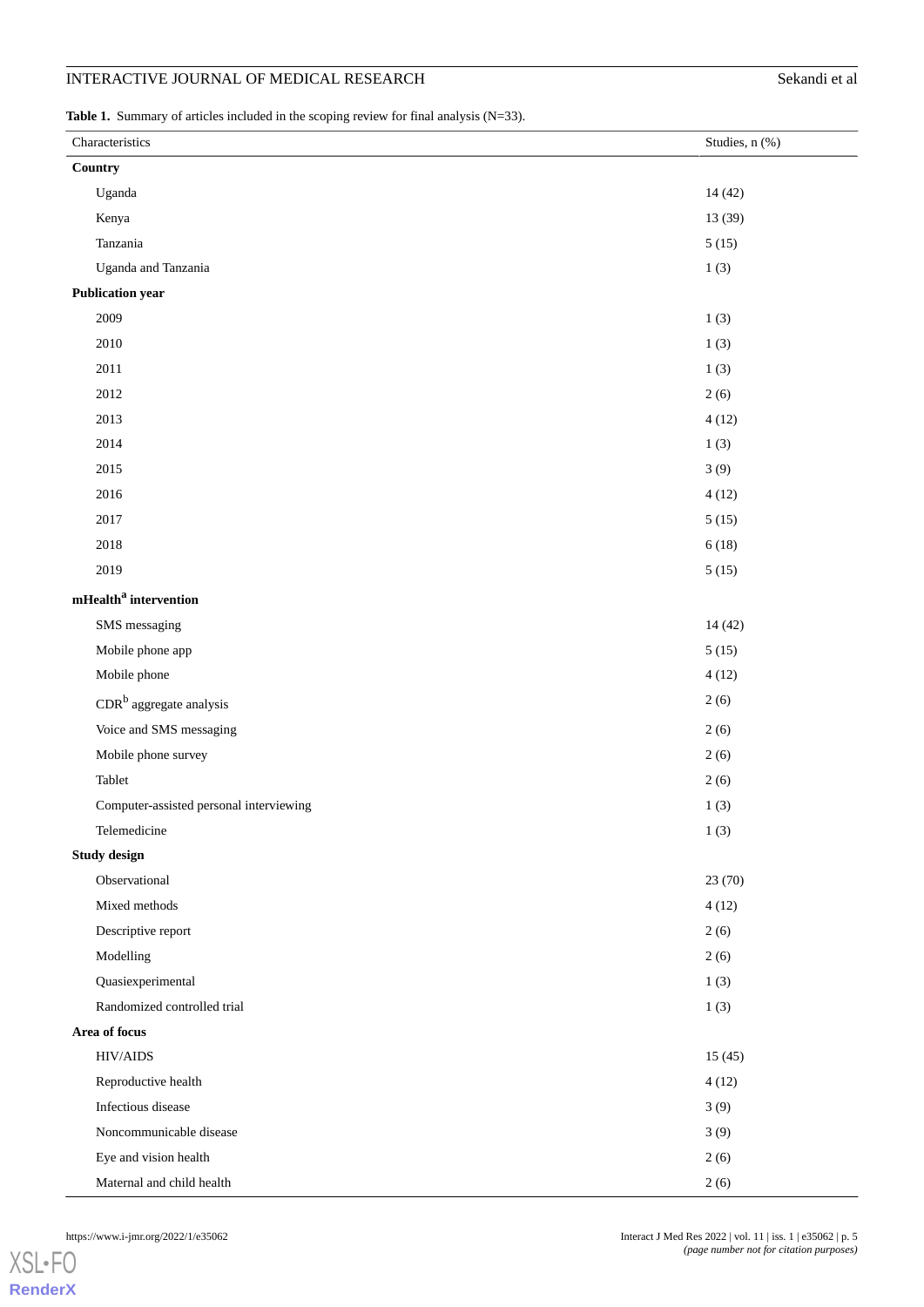| INTERACTIVE JOURNAL OF MEDICAL RESEARCH | Sekandi et al       |  |
|-----------------------------------------|---------------------|--|
| <b>Characteristics</b>                  | Studies, $n$ $(\%)$ |  |
| Data management                         | 1(3)                |  |
| Image-based health                      | 1(3)                |  |
| Telemedicine                            | 2(3)                |  |

<sup>a</sup>mHealth: mobile health.

<sup>b</sup>CDR: call detail record.

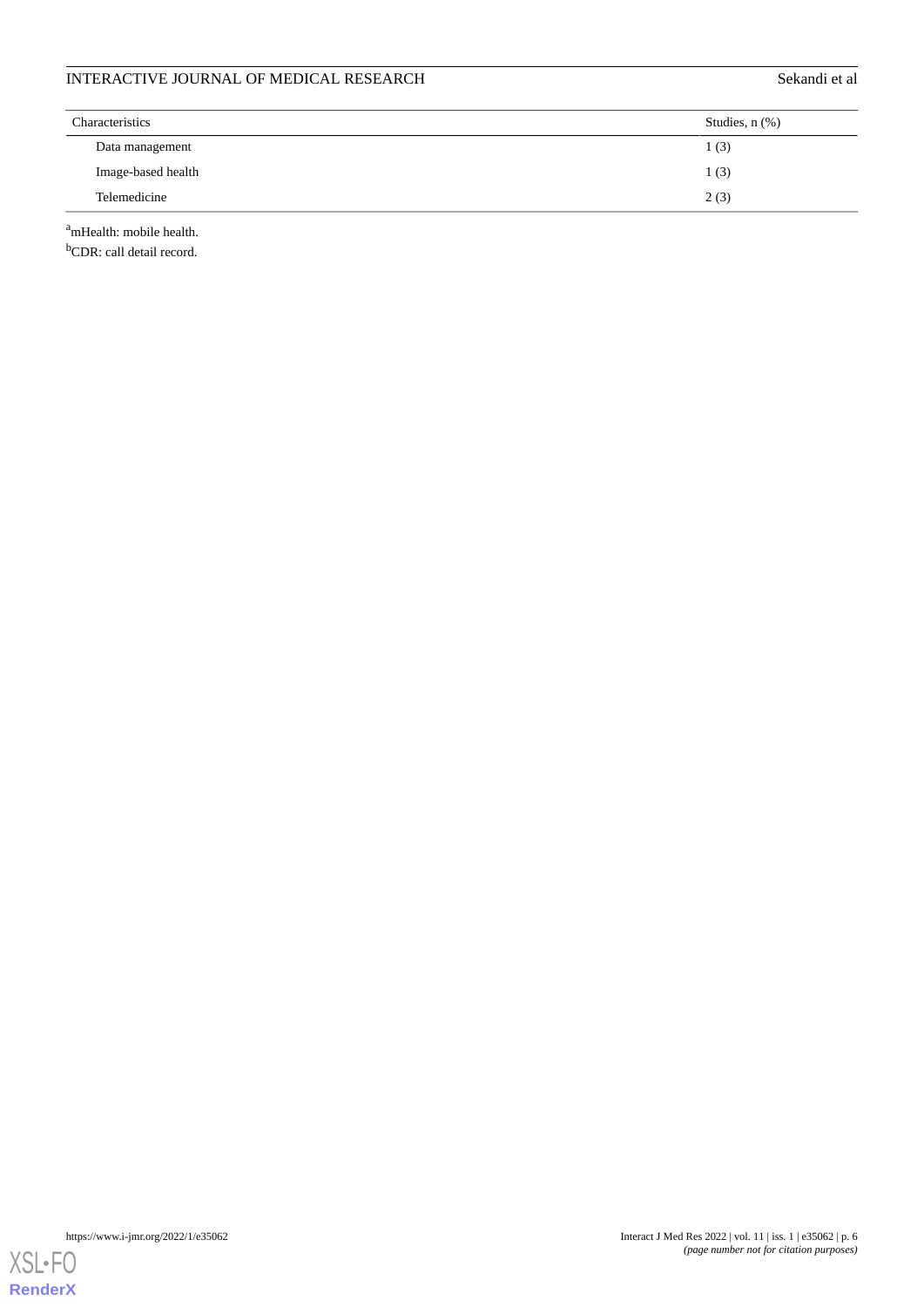<span id="page-6-0"></span>**Table 2.** Descriptive themes identified regarding ethical, legal, regulatory, and sociocultural concerns of mobile health (mHealth) interventions and mobile phone data use.

| Studies and countries              | Domain of concern                                                                                                  | mHealth intervention                                                                | Key recommendation                                                                                                                                                                                                                                                                                                                                                                                                                       |
|------------------------------------|--------------------------------------------------------------------------------------------------------------------|-------------------------------------------------------------------------------------|------------------------------------------------------------------------------------------------------------------------------------------------------------------------------------------------------------------------------------------------------------------------------------------------------------------------------------------------------------------------------------------------------------------------------------------|
| Adequate informed consent          |                                                                                                                    |                                                                                     |                                                                                                                                                                                                                                                                                                                                                                                                                                          |
| Uganda [34,35],<br>Kenya [36]      | Cannot consent due to failed un-<br>derstanding of technology                                                      | Computer-assisted personal inter-<br>viewing, mobile phone surveys,<br>telemedicine | Participants' inadequate understanding of the capabil-<br>ities of mHealth interventions; thus, the question of<br>whether they understood sufficiently to properly con-<br>sent was raised                                                                                                                                                                                                                                              |
| Tanzania and<br>Uganda [37]        | Consent must be a prerequisite<br>to mHealth interventions                                                         | Image-based mHealth app                                                             | Not provided                                                                                                                                                                                                                                                                                                                                                                                                                             |
| Kenya [38]                         | Consent needed for different<br>types of prevention of mother-to-<br>child transmission information                | SMS text messaging                                                                  | Not provided                                                                                                                                                                                                                                                                                                                                                                                                                             |
| <b>Privacy and confidentiality</b> |                                                                                                                    |                                                                                     |                                                                                                                                                                                                                                                                                                                                                                                                                                          |
| Uganda [39-48]                     | Password/PIN <sup>a</sup> protection                                                                               | SMS text messaging, mobile job<br>aid, mobile phone tool                            | Use of PIN and passwords offers protection of confi-<br>dentiality. However, the mere presence of passwords<br>may arouse suspicion by intimate partners and others                                                                                                                                                                                                                                                                      |
| Kenya [38,49-53]                   | Phone theft, data breaches                                                                                         | Smartphone app                                                                      | Not provided                                                                                                                                                                                                                                                                                                                                                                                                                             |
| Tanzania<br>[16, 18, 54, 55]       | Phone sharing                                                                                                      | Smartphone app                                                                      | Not provided                                                                                                                                                                                                                                                                                                                                                                                                                             |
| Data security and protection       |                                                                                                                    |                                                                                     |                                                                                                                                                                                                                                                                                                                                                                                                                                          |
| Tanzania [56-58]                   | Data breaches, phone theft, ac-<br>cess rights to protect client data                                              | Smartphone app, mobile job aid,<br>mobile app                                       | mHealth interventions should have an eye toward<br>maternal perception of data security, and with prior<br>and ongoing consultation with community members.<br>Locking phones with a password improves the ability<br>of CHWs <sup>b</sup> to maintain confidentiality of their clients'<br>information, particularly for women who did not want<br>to disclose their use of family planning to their husband<br>or other family members |
| Kenya [50,59]                      | Phone theft                                                                                                        | SMS text messaging, smartphone<br>ophthalmic exam                                   | Not provided                                                                                                                                                                                                                                                                                                                                                                                                                             |
| Uganda [34,35]                     | Mobile phone numbers linked to<br>national ID cards                                                                | Computer-assisted personal inter-<br>viewing, interactive voice survey              | Not provided                                                                                                                                                                                                                                                                                                                                                                                                                             |
| Sociocultural                      |                                                                                                                    |                                                                                     |                                                                                                                                                                                                                                                                                                                                                                                                                                          |
| Tanzania [56,60]                   | Breach of pregnancy-related in-<br>formation                                                                       | Mobile phone app                                                                    | Support from male heads of household may be impor-<br>tant in implementing successful mHealth interventions                                                                                                                                                                                                                                                                                                                              |
| Uganda [43]                        | Gender dynamics, delivery of Interactive voice survey, SMS<br>interactive voice survey in voice<br>of opposite sex | messaging                                                                           | Preference of male or female voices for phone call in-<br>terventions may vary based on the patient's gender                                                                                                                                                                                                                                                                                                                             |
| Regulatory/legal                   |                                                                                                                    |                                                                                     |                                                                                                                                                                                                                                                                                                                                                                                                                                          |
| Tanzania [56]                      | Data protection legislation                                                                                        | Mobile phone app                                                                    | Data protection legislation is needed in regions where<br>local dynamics are important when protecting individ-<br>uals' health data                                                                                                                                                                                                                                                                                                     |
| Uganda $[35]$                      | National ethics guidelines                                                                                         | Interactive voice survey                                                            | Not provided                                                                                                                                                                                                                                                                                                                                                                                                                             |

<sup>a</sup>PIN: personal identification number.

<sup>b</sup>CHW: community health worker.

#### **Ethical Concerns**

#### *Adequate Informed Consent*

Five studies (15%) described adequate consent concerns pertaining to mHealth technology use. In Uganda, participants feared that computer-assisted personal interviews to collect maternal health data also involved audio recording of their responses. To address this concern, the researchers reiterated the need to ensure that participants clearly understand how the technology works and answer any questions during the consent process [\[34](#page-11-15)]. In addition, Mwaka and colleagues [[35\]](#page-11-16) echoed the importance of understanding consent requirements and how local cultural norms impact participation in mobile phone–based surveys.

In Kenya, researchers questioned the validity of informed consent when there are English words that have no direct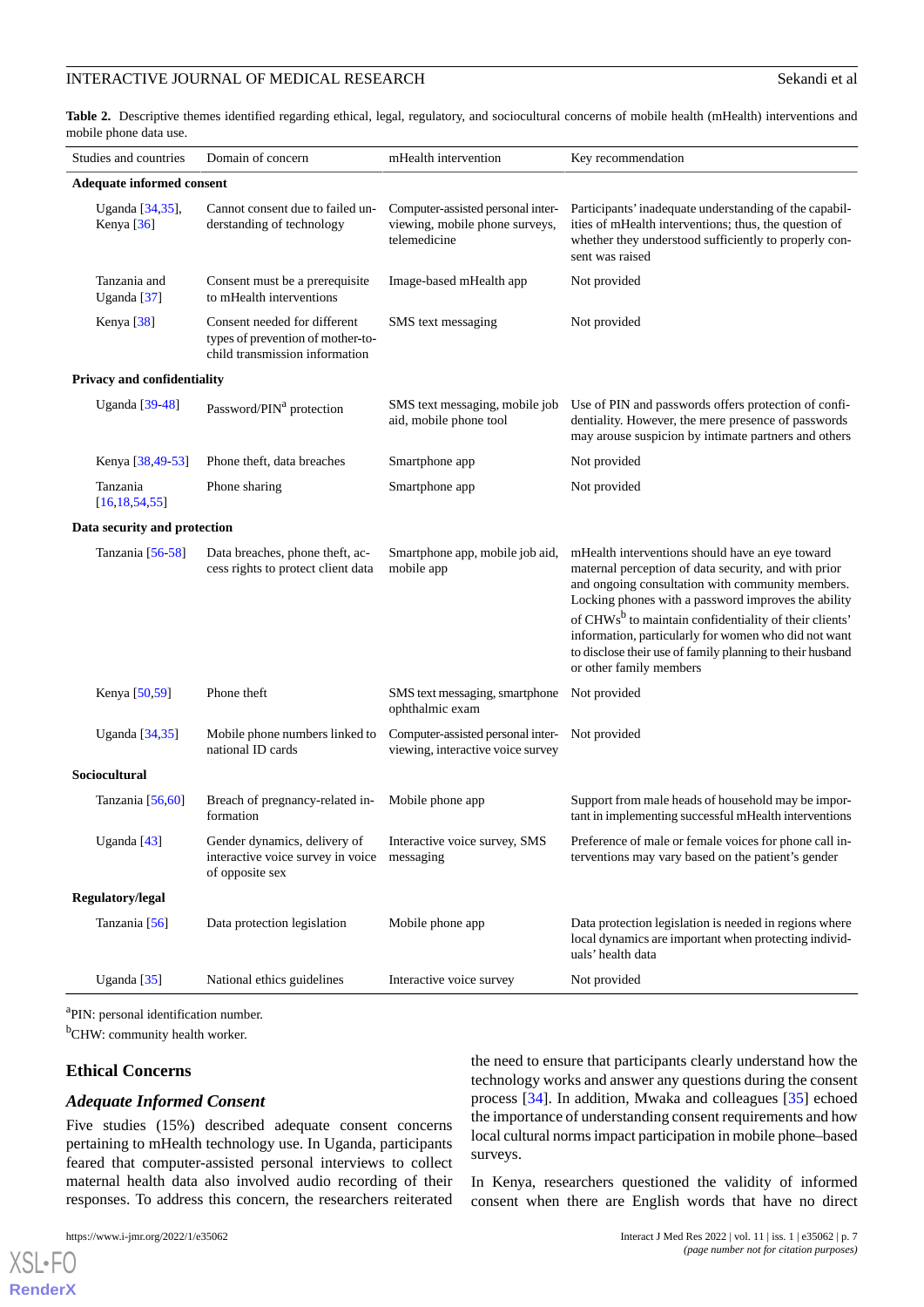equivalent translation in a native local dialect such as Kiswahili. For example, one study [\[36](#page-11-17)] found that more than half of the participants did not understand several translated words such as "videoconference," "store and forward," "digital photograph," "wireless," or "email" in either language. Thus, a combination of words was needed to explain telemedicine terms; nevertheless, the participants seemed to have a poor understanding, thereby threatening the validity of the consent process [\[36](#page-11-17)]. Jennings and colleagues [\[38](#page-11-19)] further pointed out the need to include a standardized technology orientation for prevention of mother-to-child transmission (PMTCT) to ensure adequate informed consent. The technology orientation should be applicable to all users regardless of their specific health condition.

#### *Privacy and Confidentiality*

Among the 33 included studies, 22 (67%) described privacy and confidentiality concerns regarding utilizing mHealth technology and mobile phone data. Specifically, two studies were not focused directly on end-user experiences regarding privacy and confidentiality, but highlighted the need for additional research on how mHealth technologies could improve patient privacy [\[61](#page-13-2),[62\]](#page-13-3).

Four studies conducted in Uganda explored an SMS-based intervention to support care among people living with HIV/AIDS (PLWHA) and revealed mixed results. Some participants had no privacy concerns related to disclosure of their personal health–related information, including their HIV status [\[39](#page-11-20)-[42\]](#page-12-9). For example, participants believed that using personal identification numbers or passwords increased protection of their individual data. End users completing health surveys using interactive voice response (IVR) technology in Uganda also indicated that their confidentiality was increased by using mobile phone–based surveys [\[43](#page-12-8)].

Moreover, there were increased privacy concerns in situations where the participants had not disclosed their HIV status to family members or friends, especially when a phone was shared. Three studies in Uganda described privacy and confidentiality concerns pertaining to the use of SMS-based reminders for medication adherence, fearing that they could result in unintended HIV status disclosure when messages are seen by others [[44,](#page-12-10)[45](#page-12-11),[54\]](#page-12-3). Similar privacy and confidentiality concerns were expressed among pregnant HIV-infected women in Kenya indicating opposition to receiving messages with HIV-related terms such as "infection" or "medication," in fear that it would disclose their HIV status [[49\]](#page-12-1). Additionally, perceptions of data privacy may differ between health care workers and patients. Two studies in Uganda focused on the impact of using mHealth interventions to improve care among PLWHA. The community health workers (CHWs) expressed concerns of threat to data confidentiality if the phone is stolen or multimedia capabilities are misused, while the participants perceived the smartphone to protect their confidentiality [[46](#page-12-12)[,47](#page-12-13)].

In Kenya, end users of mHealth technologies supporting PMTCT, antiretroviral therapy (ART) adherence, and family planning indicated that their personal privacy was protected while discussing sensitive health matters via call or text compared to face-to-face encounters [[38](#page-11-19)[,50](#page-12-7)-[52\]](#page-12-14). Similarly, two

[XSL](http://www.w3.org/Style/XSL)•FO **[RenderX](http://www.renderx.com/)** other studies in Kenya [\[55](#page-12-4)] and Tanzania [\[53](#page-12-2)], respectively, found minimal confidentiality concerns among participants using a smartphone to support family planning services and HIV testing. Moreover, participants indicated that they were more likely to answer questions honestly using the mHealth intervention compared to speaking in person with a provider or attending a clinic [\[53](#page-12-2),[55\]](#page-12-4).

Aggregated and anonymized CDR data may present minimal ethical and privacy concerns when compared to individual-level or other mobile phone data. Tatem and colleagues [\[18](#page-11-0)] analyzed aggregate-level CDRs in Tanzania to inform malaria elimination. The researchers did not explicitly explore privacy and confidentiality concerns, but they noted that aggregated and anonymized CDRs could support analysis without compromising the privacy of the mobile phone users. Wesolowski and colleagues [\[16](#page-10-13)] also used aggregated and anonymized mobile phone data in the form of CDRs combined with community health surveys in Kenya to study the impact of travel on the transmission dynamics of malaria. Again, the researchers did not examine privacy concerns directly, but pointed out privacy concerns as a potential barrier to the availability of CDR data for health research.

#### *Data Security and Protection*

Seven of the 33 studies (21%) described data security and protection concern among users. Two studies in Tanzania described mixed levels of data security and protection concerns between CHWs and their female clients during the use of mHealth interventions to improve the quality of maternal and family planning services [\[56](#page-12-5),[57\]](#page-12-15). CHWs had positive views when using smartphones to collect reproductive health data from their clients. They noted that using mobile technology improved data security and protection of clients' privacy. However, some of the female clients expressed concerns about potential data breaches if personal information related to their pregnancy is stored on the smartphone and accidentally shared. In Kenya, a few data security and protection concerns were reported when researchers analyzed the perceptions of HIV-infected patients toward a mobile phone messaging intervention to support ART adherence [\[50](#page-12-7)]. In rural Uganda, Mercader and colleagues [[34\]](#page-11-15) assessed the acceptability of computer-assisted personal interviewing for maternal, newborn, and child health surveys, and concluded that respondents perceived personal health data recorded on tablets as more secure than paper surveys.

In Uganda, the new requirement to link the National Identification Number (NIN) with one's personal phone number is perceived as a threat to data privacy and security. Mwaka and colleagues [[35\]](#page-11-16) explored the views of 14 key stakeholders regarding the potential challenges for obtaining consent during implementation of mobile phone surveys for IVR-based noncommunicable disease research. Some key informants highlighted overlapping concerns regarding data security and privacy where the identity of the respondent can be traced through the linkage between the NIN and phone number. In Kenya, health care providers and stakeholders expressed data security and protection concerns in using a smartphone-based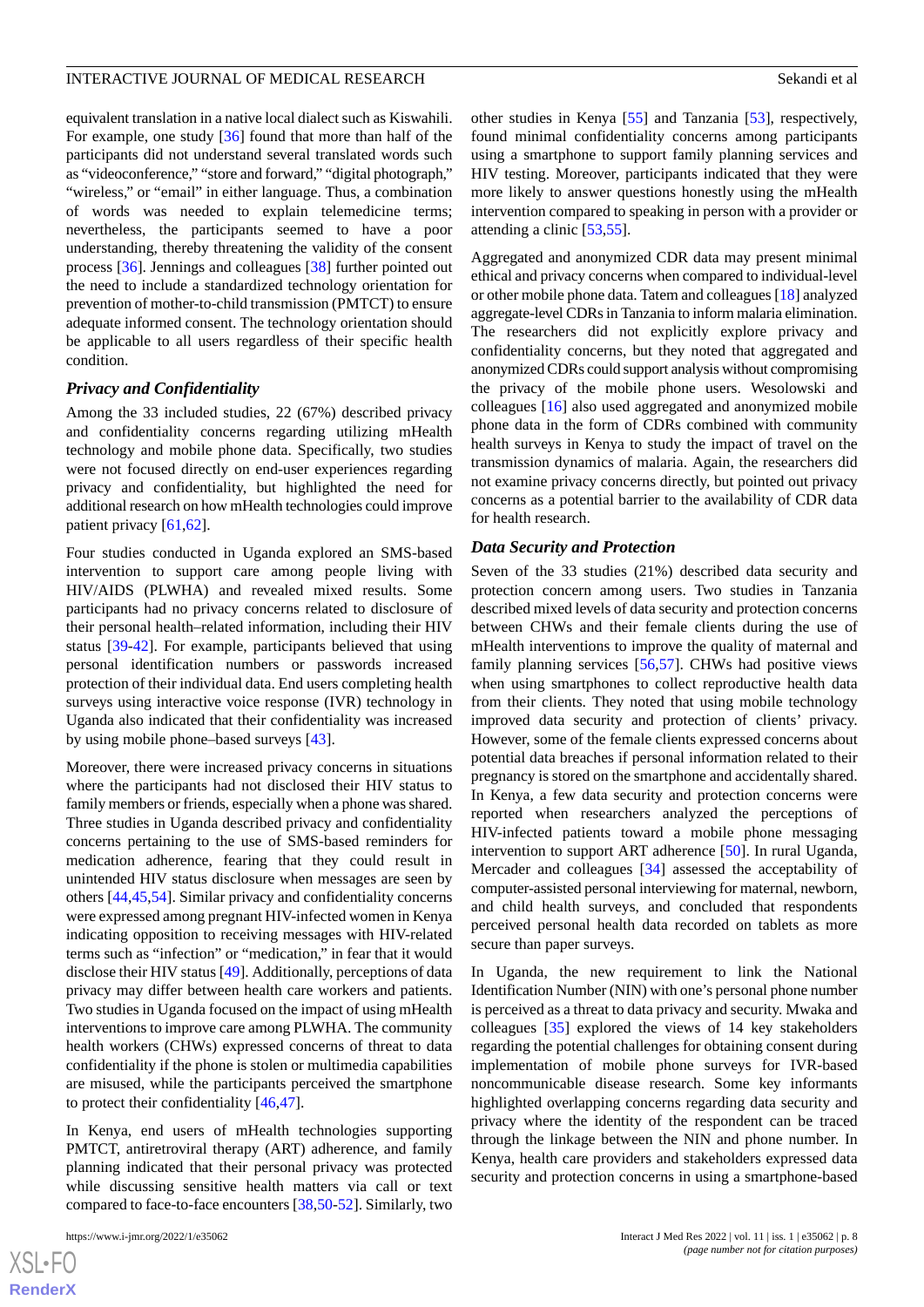ophthalmic exam, recommending a secure data encryption system to protect personal data [\[59](#page-13-0)].

In Tanzania, Steiner and colleagues [\[58](#page-12-6)] reviewed four field applications of a mobile device deployed to support low-resourced countries with data entry and project monitoring. The researchers created a data collection platform with user-defined access rights to ensure the data security and protection of clients [\[58](#page-12-6)]. During a 3-day workshop focused on addressing ethical issues of safety and privacy among mHealth developers and users in low-resource settings, the authors gathered solutions from 27 mHealth stakeholders from various geographical regions, including Uganda and Tanzania [[37](#page-11-18)]. The stakeholders concluded that patient authorization and informed consent must remain prerequisites to mHealth interventions, specifically during the implementation and scale-up stages.

#### **Sociocultural Issues**

Three mHealth studies (9%) described concerns related to complex gender dynamics and sociocultural beliefs. In Tanzania, two studies revealed gender-based power imbalances among women and men. Female participants reported low mobile phone ownership and expressed concerns about spouses being suspicious that if a wife owned a phone, it may facilitate infidelity in the relationship [\[56](#page-12-5),[60\]](#page-13-1). In Uganda, female participants expressed sociocultural concerns pertaining to using mHealth interventions to support health. For example, some participants were reluctant to use IVR for health purposes because of community beliefs that there are "*evil spirits*" that could claim the life of the recipient if one received unknown calls. In addition, women participants were particularly apprehensive about IVR surveys being sent to their cell phones if they were being administered in a male voice; they feared that this would raise suspicion of cheating by their spouses and could spark domestic violence [\[43](#page-12-8)]. Phone sharing is particularly common in countries within Africa, thus creating another potential source of privacy breaches and sociocultural concerns.

#### **Regulatory and Legal Issues**

Two studies raised regulatory and legal concerns regarding using mHealth technology. These studies reflect the perspectives of the researchers governing the studies and the key stakeholders surveyed. In Tanzania, researchers concluded that the findings of their study on reproductive health provided impetus for stronger data protection legislation in regions such as rural Tanzania [[56](#page-12-5)]. Protecting individuals'health data is particularly important given the inherent sociocultural beliefs surrounding the secrecy of health information [\[56](#page-12-5)]. In Uganda, researchers indicated that the processes for mobile phone surveys should follow standard international regulatory guidelines for sharing personal information while also ensuring alignment with existing local laws and policies [\[35](#page-11-16)].

## *Discussion*

[XSL](http://www.w3.org/Style/XSL)•FO **[RenderX](http://www.renderx.com/)**

#### **Principal Findings**

The aim of this scoping review was to synthesize the current state of evidence on the ethical, sociocultural, legal, and regulatory concerns related to the use of mHealth technologies and mobile phone data for public health research in the East

Africa region. Our review builds on a growing body of work examining concerns with mHealth data security, privacy, and confidentiality [\[24](#page-11-5)]. To our knowledge, this is the first study to synthesize end-user and public health research concerns pertaining to mobile phone data use in the East Africa region. Five interrelated themes emerged as key concerns with the use of mobile phone data and mHealth interventions: adequate informed consent, privacy and confidentiality, data security and protection, sociocultural issues, and regulatory/legal issues. Of equal concern is the collection, use, and sharing of personal information such as CDRs to third parties without the notice or consent of consumers. Countries need to put in place legislation to protect the privacy and secure these personal data while facilitating their use for the good of the populations. In the future, these themes and others could inform the formulation of a framework for ethical regulatory policies using mHealth in the East African Community (EAC) region.

African countries have rapidly adopted the use of mobile technologies to support their daily needs such as social, economic, education, and travel needs, among many others. Specifically, the East African region shows a dominance in the adoption of mHealth programs to overcome some structural barriers in the health system [\[63](#page-13-4)]. Studies in high-income countries deploying mHealth interventions have revealed concerns mostly related to data privacy, security, storage, and transmission [\[64](#page-13-5)-[66\]](#page-13-6). In contrast, most studies in the East African region highlight concerns about the potential disclosure of personal health information at the user interface, such as reading text messages. The pace of development and access to mobile technology could partly explain these differences in concerns between high- and low-income settings.

Sociocultural issues seem to influence the differential levels of positive and negative perceptions around data privacy and confidentiality concerns by gender and user group across the East African region (see [Multimedia Appendix 2\)](#page-10-17). For example, privacy and confidentiality concerns in Uganda and Tanzania highlighted gender norms and cultural beliefs that exist around secrecy about pregnancy and childbirth due to a fear of supernatural powers that could cause harm to the mother and unborn child. These beliefs could inhibit the willingness to share pregnancy-related personal information via the phone [\[67](#page-13-7),[68\]](#page-13-8). In addition, the issues of phone sharing due to limited mobile phone ownership among women could precipitate sociocultural tensions. For example, spousal conflicts and violence, especially directed toward female mHealth users, have been reported when women receive various forms of health support from male health care workers. Although mHealth interventions are beneficial, implementers must be mindful to anticipate the issues that may result from phone sharing in the cultural context of Africa [[69\]](#page-13-9).

mHealth data have the potential to enhance or jeopardize privacy. For example, the HIV-related stigma and discrimination among PLWHA in Africa could be attenuated if disclosure of HIV status is kept confidential. The findings of this scoping review suggest that among PLWHA mHealth interventions, supporting patient care should be accompanied by unique personal identification numbers or passwords to facilitate protection of privacy and confidentiality of HIV-related information. Several studies from Kenya and Uganda revealed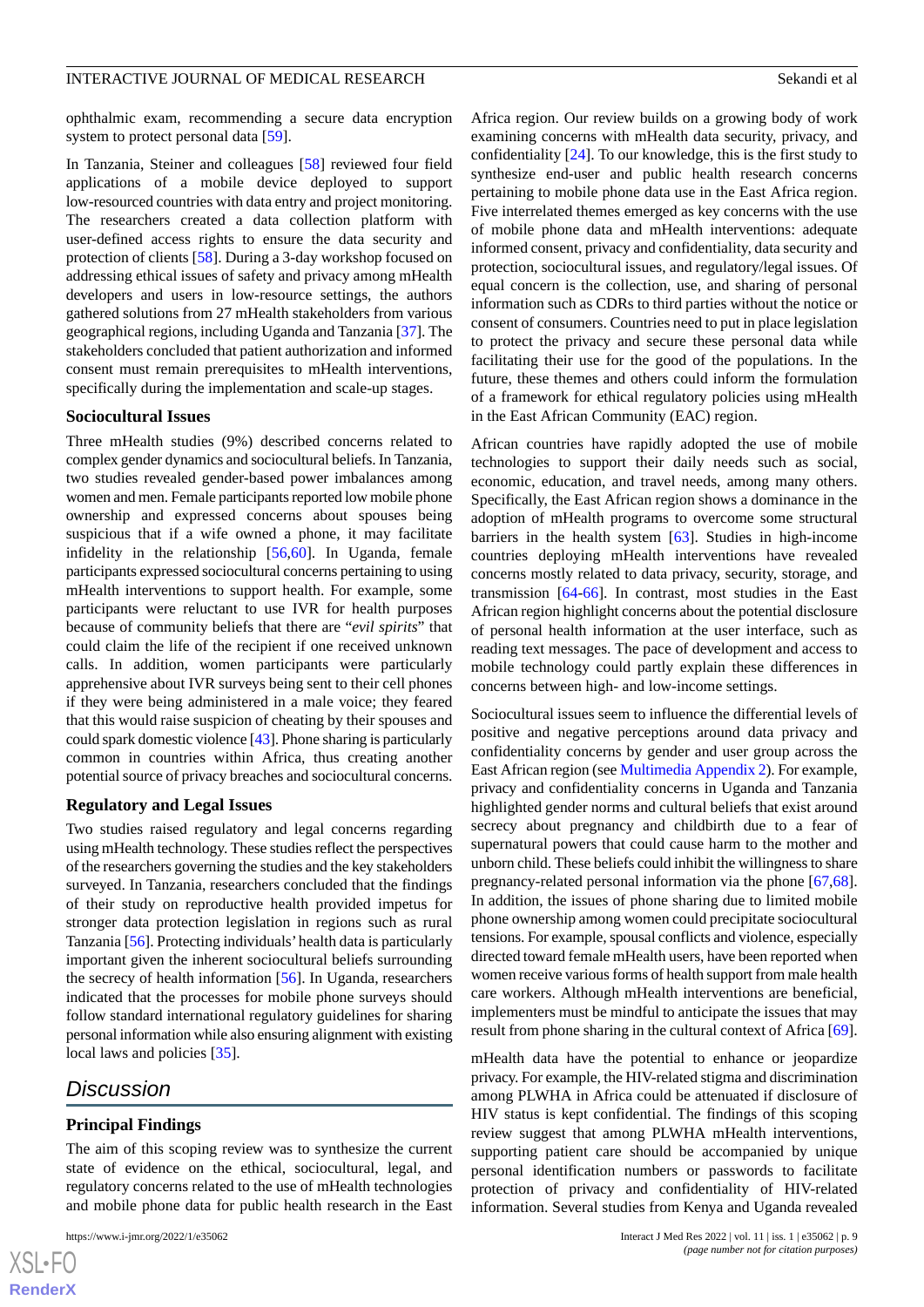that populations experienced difficulty in understanding the capability of mHealth interventions, which in turn raises questions about the informed consent process [\[34](#page-11-15)-[36\]](#page-11-17).

The lack of comprehensive ethical frameworks to guide the use of mHealth in public health research and practice remains a challenge across countries in the EAC region [\[70](#page-13-10)]. Very few studies included in this review explored the legal concerns of data use beyond pointing to the need for legal and regulatory policies for data protection and privacy of personal data. In 2018, MEASURE Evaluations published a report of guidelines developed for Kenya and Tanzania to help mHealth program managers and Ministry of Health officials systematically address mHealth data privacy and security issues [\[24](#page-11-5)]. The authors acknowledged that the guidelines were limited in scope, only serving as a building block that would allow stakeholders to be informed, and guide the teams responsible for developing and implementing responsible data practices, especially data security and privacy.

Legal regulation of personal health information within the EAC is not uniformly developed. The Republic of Uganda [\[33](#page-11-14)] and the Republic of Kenya [[71\]](#page-13-11) passed their data protection laws in 2019, whereas Rwanda passed a similar law in 2021 [[72\]](#page-13-12). Tanzania currently has a draft data protection bill that has not yet passed into law, whereas Burundi does not have a law that specifically regulates personal data protection. Based on the experience of our health research team in Uganda, the new law is not yet operationalized into clear policy guidance, particularly in the context of public health research and practice. As such, we have encountered barriers to access CDR data from telecommunication companies even when we present written and signed consent from the cell phone owners. To the greatest extent possible, each nation needs to cooperate to set up regional mobile technology standards reflecting its local situations and government policy regulations [[65\]](#page-13-13). The results of our scoping review serve to highlight concerns and gaps that must be addressed to create an enabling policy and regulatory environment for public health researchers. Additionally, public views on the use of CDRs in health research must also be explored.

## **Future Implications for Public-Private Partnerships**

Our work has implications for public-private partnerships, given the potential mutual benefits from CDRs, a largely untapped emerging data type that is collected by telecommunication companies in the EAC region. First, the public and private sectors could share expert human capital financial and infrastructural resources to catalyze the growth of these entities within the region. For example, the public health research enterprise could quickly access a large quantity of rich data on spatial and temporal mobility patterns of the population, which are routinely collected but underutilized by telecommunication companies. This approach to collecting specific data would likely be far more efficient and cost-effective than traditional methods. Second, the private sector could gain new business insights about the populations they serve based on a range of geospatial or data-mining analyses and interpretations generated by public researchers and data scientists. In Africa, many lessons can be learned from major innovations in banking and agriculture that have already spawned from the extensive digital infrastructure. Lastly, we envision a unique opportunity for the public health and private sectors to engage jointly with regulatory policymakers to advance data governance policies for mutual benefit. It is important to note that this process will likely be dynamic given the rapidly evolving mobile technology landscape.

## **Limitations**

This scoping review has some limitations. First, we acknowledge that we might have missed studies relevant to mHealth and ethical, legal, or privacy concerns in the East Africa region if they were published in electronic databases other than PubMed, in a language other than English, or outside of the period of our study. Second, studies published from Rwanda and Burundi may have been excluded from this review specifically because English was specified as the only language for articles that met other inclusion criteria. In this case, any published articles written in French could have been excluded; however, during our search, we did not identify any such articles in the initial screening. Overall, we believe that the majority of the public health research articles are accessible through PubMed. Therefore, we do not expect that our findings and conclusions were significantly influenced by any papers we might have missed.

## **Conclusions**

This scoping review identified major cross-cutting ethical, regulatory, and sociocultural concerns related to use of data from mobile technologies in the East African region. A comprehensive framework that accounts for ethical, sociocultural, legal, and regulatory concerns in the cultural context of the EAC region is needed to guide the safe use of mobile technology data for public health research purposes.

## **Acknowledgments**

We acknowledge the contributions of Abirami Balajee in coordination of the initial PubMed search, literature review, and assistance in the initial data abstraction process. This study was funded through the National Institutes of Health/National Institute of Allergy and Infectious Diseases administrative supplement (2R01AI093856-06AI).

## **Authors' Contributions**

Conceptualization: JNS, CCW, RK, ESM, NK; Data Review and Abstraction: CB, CH, KM; Methodology and Formal Analysis: KM, CB, CH, JNS, PDO; Supervision: JNS, PD-O; Writing original draft: KM, JNS; Writing reviewing editing to final manuscript: JNS, KM, CB, PD-O, CH, RK, NK, CCW, ESM. All authors approved the final version of the manuscript for submission.

**[RenderX](http://www.renderx.com/)**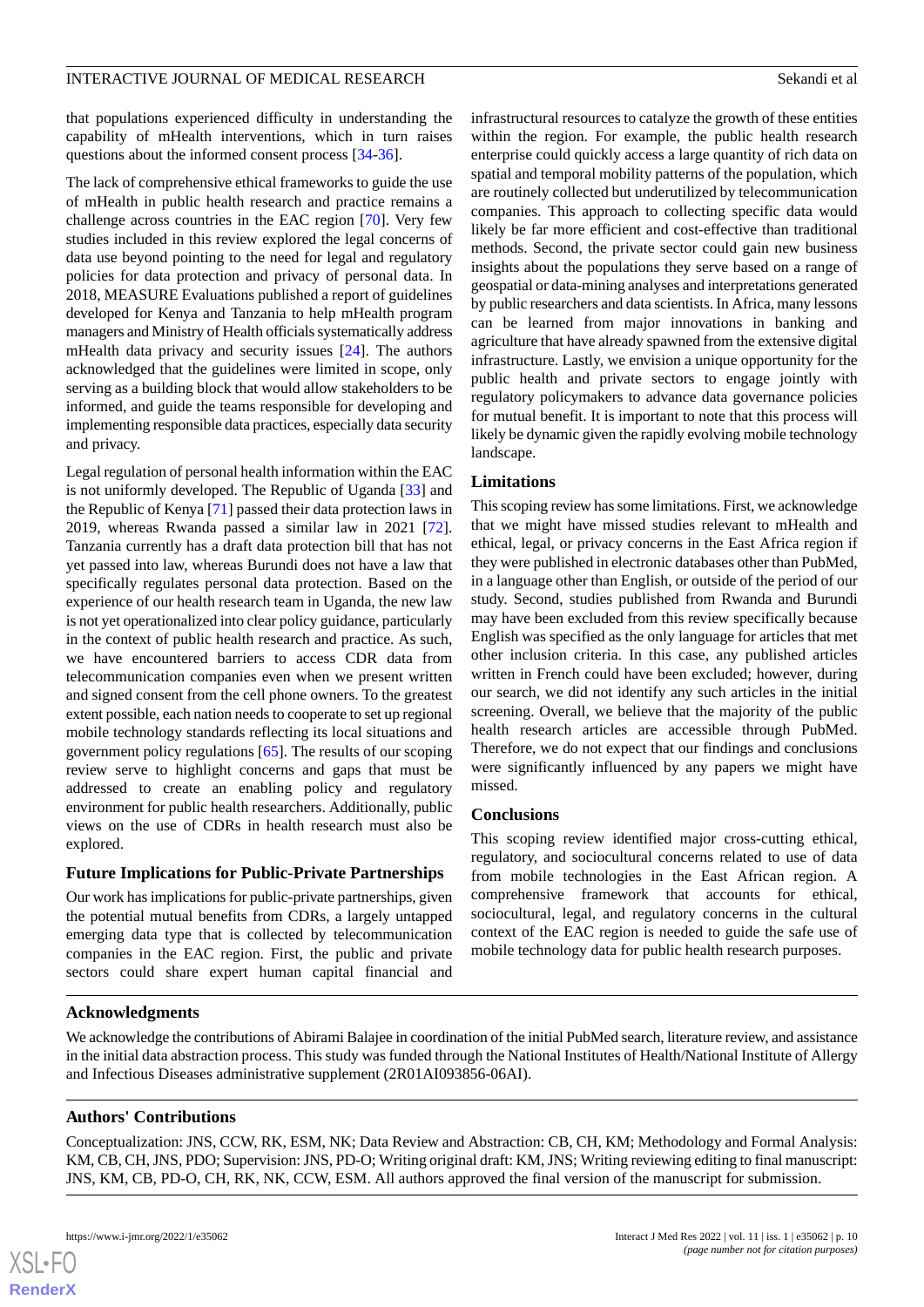## **Conflicts of Interest**

None declared.

## <span id="page-10-16"></span>**Multimedia Appendix 1**

Data sharing pathways for mobile phone records in mHealth and public health research. [[DOCX File , 157 KB-Multimedia Appendix 1\]](https://jmir.org/api/download?alt_name=ijmr_v11i1e35062_app1.docx&filename=a8d271ab6e8c96f0aaea702d93861f77.docx)

## <span id="page-10-17"></span>**Multimedia Appendix 2**

Positive and negative perceptions about privacy, confidentiality, and safety of data collected with mobile phones. [[DOCX File , 137 KB-Multimedia Appendix 2\]](https://jmir.org/api/download?alt_name=ijmr_v11i1e35062_app2.docx&filename=32c0a49dbf2c40bcd4b2c1d1e389f0a7.docx)

#### <span id="page-10-0"></span>**References**

- <span id="page-10-1"></span>1. Schuttner L, Sindano N, Theis M, Zue C, Joseph J, Chilengi R, et al. A mobile phone-based, community health worker program for referral, follow-up, and service outreach in rural Zambia: outcomes and overview. Telemed J E Health 2014 Aug;20(8):721-728 [\[FREE Full text](http://europepmc.org/abstract/MED/24926815)] [doi: [10.1089/tmj.2013.0240](http://dx.doi.org/10.1089/tmj.2013.0240)] [Medline: [24926815](http://www.ncbi.nlm.nih.gov/entrez/query.fcgi?cmd=Retrieve&db=PubMed&list_uids=24926815&dopt=Abstract)]
- <span id="page-10-2"></span>2. Parasuraman S, Sam A, Yee SK, Chuon BC, Ren L. Smartphone usage and increased risk of mobile phone addiction: a concurrent study. Int J Pharma Investig  $2017;7(3):125$ . [doi:  $10.4103/jphi.jphi.jpi 56-17$ ]
- <span id="page-10-4"></span><span id="page-10-3"></span>3. The Mobile Economy sub-Saharan Africa. GSMA. 2020. URL:<https://www.gsma.com/mobileeconomy/sub-saharan-africa/> [accessed 2021-05-11]
- 4. WHO Global Observatory for eHealth. mHealth: new horizons for health through mobile technologies: second global survey on eHealth. Geneva: World Health Organization; 2011.
- <span id="page-10-5"></span>5. Källander K, Tibenderana JK, Akpogheneta OJ, Strachan DL, Hill Z, ten Asbroek AHA, et al. Mobile health (mHealth) approaches and lessons for increased performance and retention of community health workers in low- and middle-income countries: a review. J Med Internet Res 2013 Jan 25;15(1):e17 [[FREE Full text](https://www.jmir.org/2013/1/e17/)] [doi: [10.2196/jmir.2130](http://dx.doi.org/10.2196/jmir.2130)] [Medline: [23353680](http://www.ncbi.nlm.nih.gov/entrez/query.fcgi?cmd=Retrieve&db=PubMed&list_uids=23353680&dopt=Abstract)]
- <span id="page-10-6"></span>6. Dawood N, Mahomed Asmail F, Louw C, Swanepoel DW. Mhealth hearing screening for children by non-specialist health workers in communities. Int J Audiol 2021 Apr 12;60(sup1):S23-S29. [doi: [10.1080/14992027.2020.1829719](http://dx.doi.org/10.1080/14992027.2020.1829719)] [Medline: [33043733](http://www.ncbi.nlm.nih.gov/entrez/query.fcgi?cmd=Retrieve&db=PubMed&list_uids=33043733&dopt=Abstract)]
- <span id="page-10-7"></span>7. Sekandi JN, Buregyeya E, Zalwango S, Dobbin KK, Atuyambe L, Nakkonde D, et al. Video directly observed therapy for supporting and monitoring adherence to tuberculosis treatment in Uganda: a pilot cohort study. ERJ Open Res 2020 Jan 06;6(1):00175-2019 [[FREE Full text](http://europepmc.org/abstract/MED/32280670)] [doi: [10.1183/23120541.00175-2019\]](http://dx.doi.org/10.1183/23120541.00175-2019) [Medline: [32280670](http://www.ncbi.nlm.nih.gov/entrez/query.fcgi?cmd=Retrieve&db=PubMed&list_uids=32280670&dopt=Abstract)]
- <span id="page-10-9"></span><span id="page-10-8"></span>8. Labrique AB, Vasudevan L, Kochi E, Fabricant R, Mehl G. mHealth innovations as health system strengthening tools: 12 common applications and a visual framework. Glob Health Sci Pract 2013 Aug 06;1(2):160-171. [doi: [10.9745/ghsp-d-13-00031\]](http://dx.doi.org/10.9745/ghsp-d-13-00031)
- <span id="page-10-10"></span>9. The NIOH. Harnessing Data Science for Health Discovery and Innovation in Africa (DS-I Africa) Research Hubs (U54–Clinical Trial Optional). National Institutes of Health Department of Health and Human Services. URL: [https://grants.](https://grants.nih.gov/grants/guide/rfa-files/RFA-RM-20-015.html) [nih.gov/grants/guide/rfa-files/RFA-RM-20-015.html](https://grants.nih.gov/grants/guide/rfa-files/RFA-RM-20-015.html) [accessed 2021-05-11]
- <span id="page-10-14"></span>10. Harnessing Data Science for Health Discovery and Innovation in Africa (DS-I Africa): Ethical, Legal, and Social Implications Research (U01 – Clinical Trial Not Allowed). National Institutes of Health Department of Health and Human Services. URL: <https://grants.nih.gov/grants/guide/rfa-files/RFA-RM-20-017.html> [accessed 2021-05-11]
- 11. Milusheva S. Managing the spread of disease with mobile phone data. J Dev Econ 2020 Nov;147:102559 [[FREE Full text](https://linkinghub.elsevier.com/retrieve/pii/S0304-3878(20)30134-6)] [doi: [10.1016/j.jdeveco.2020.102559](http://dx.doi.org/10.1016/j.jdeveco.2020.102559)] [Medline: [33144750\]](http://www.ncbi.nlm.nih.gov/entrez/query.fcgi?cmd=Retrieve&db=PubMed&list_uids=33144750&dopt=Abstract)
- <span id="page-10-11"></span>12. Pindolia DK, Garcia AJ, Wesolowski A, Smith DL, Buckee CO, Noor AM, et al. Human movement data for malaria control and elimination strategic planning. Malar J 2012 Jun 18;11(1):205 [[FREE Full text\]](https://malariajournal.biomedcentral.com/articles/10.1186/1475-2875-11-205) [doi: [10.1186/1475-2875-11-205](http://dx.doi.org/10.1186/1475-2875-11-205)] [Medline: [22703541](http://www.ncbi.nlm.nih.gov/entrez/query.fcgi?cmd=Retrieve&db=PubMed&list_uids=22703541&dopt=Abstract)]
- <span id="page-10-13"></span><span id="page-10-12"></span>13. Wesolowski A, Eagle N, Tatem AJ, Smith DL, Noor AM, Snow RW, et al. Quantifying the impact of human mobility on malaria. Science 2012 Oct 12;338(6104):267-270 [[FREE Full text](http://europepmc.org/abstract/MED/23066082)] [doi: [10.1126/science.1223467\]](http://dx.doi.org/10.1126/science.1223467) [Medline: [23066082](http://www.ncbi.nlm.nih.gov/entrez/query.fcgi?cmd=Retrieve&db=PubMed&list_uids=23066082&dopt=Abstract)]
- <span id="page-10-15"></span>14. Jones KH, Daniels H, Heys S, Ford DV. Challenges and potential opportunities of mobile phone call detail records in health research: review. JMIR Mhealth Uhealth 2018 Jul 19;6(7):e161 [[FREE Full text](https://mhealth.jmir.org/2018/7/e161/)] [doi: [10.2196/mhealth.9974](http://dx.doi.org/10.2196/mhealth.9974)] [Medline: [30026176](http://www.ncbi.nlm.nih.gov/entrez/query.fcgi?cmd=Retrieve&db=PubMed&list_uids=30026176&dopt=Abstract)]
- 15. The Mobile Economy West Africa. GMSA. 2018. URL: [https://tinyurl.com/2nzc3c69](https://data.gsmaintelligence.com/api-web/v2/research-file-download?id=30933401&file=The%20Mobile%20Economy%20West%20Africa%202018.pdf) [accessed 2021-05-11]
- 16. Wesolowski A, Metcalf CJE, Eagle N, Kombich J, Grenfell BT, Bjørnstad ON, et al. Quantifying seasonal population fluxes driving rubella transmission dynamics using mobile phone data. Proc Natl Acad Sci U S A 2015 Sep 01;112(35):11114-11119 [[FREE Full text](https://www.pnas.org/doi/abs/10.1073/pnas.1423542112?url_ver=Z39.88-2003&rfr_id=ori:rid:crossref.org&rfr_dat=cr_pub%3dpubmed)] [doi: [10.1073/pnas.1423542112\]](http://dx.doi.org/10.1073/pnas.1423542112) [Medline: [26283349](http://www.ncbi.nlm.nih.gov/entrez/query.fcgi?cmd=Retrieve&db=PubMed&list_uids=26283349&dopt=Abstract)]
- 17. Buckee CO, Wesolowski A, Eagle NN, Hansen E, Snow RW. Mobile phones and malaria: modeling human and parasite travel. Travel Med Infect Dis 2013 Jan;11(1):15-22 [\[FREE Full text](http://europepmc.org/abstract/MED/23478045)] [doi: [10.1016/j.tmaid.2012.12.003\]](http://dx.doi.org/10.1016/j.tmaid.2012.12.003) [Medline: [23478045\]](http://www.ncbi.nlm.nih.gov/entrez/query.fcgi?cmd=Retrieve&db=PubMed&list_uids=23478045&dopt=Abstract)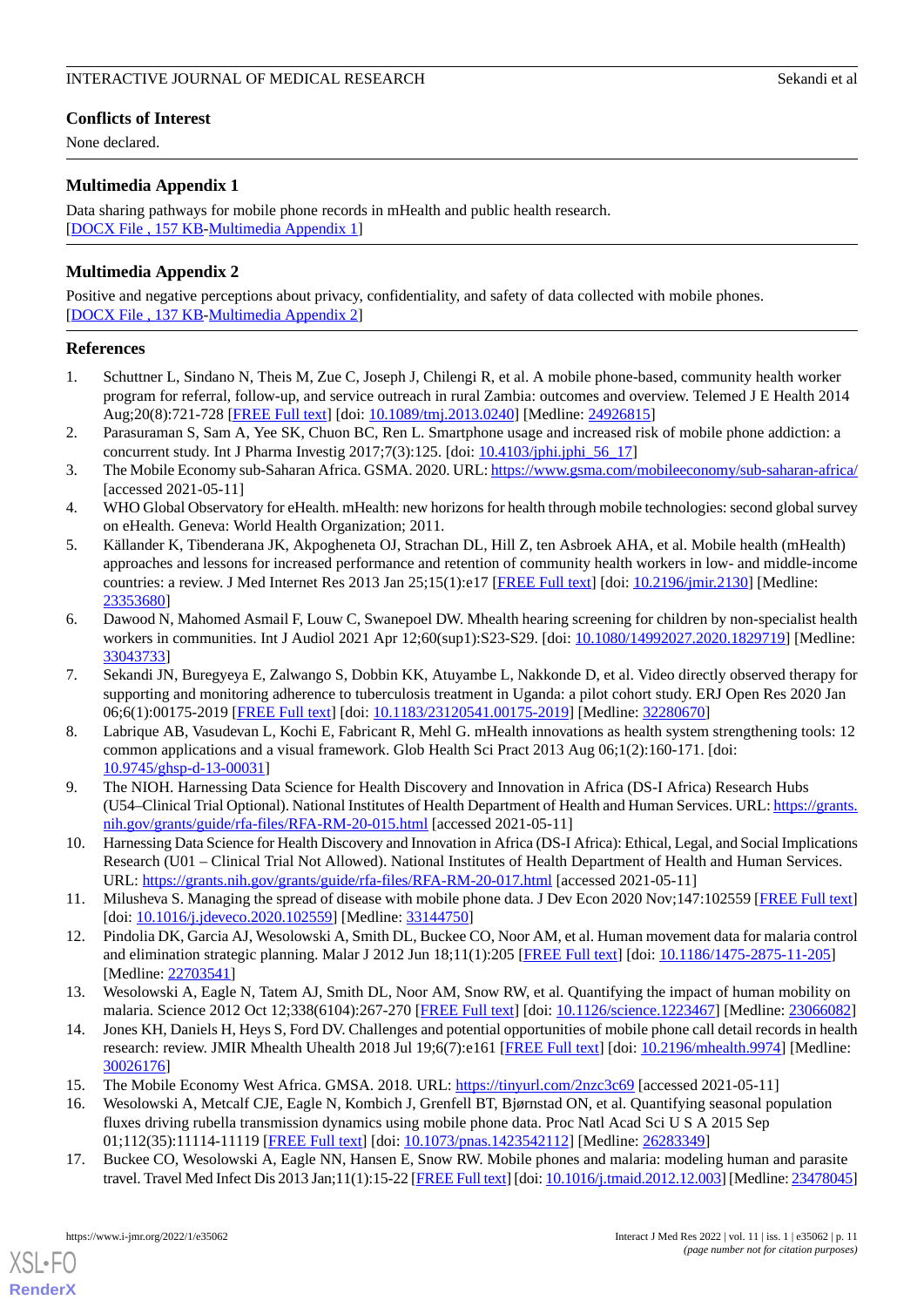- <span id="page-11-0"></span>18. Tatem AJ, Qiu Y, Smith DL, Sabot O, Ali AS, Moonen B. The use of mobile phone data for the estimation of the travel patterns and imported Plasmodium falciparum rates among Zanzibar residents. Malar J 2009 Dec 10;8(1):287 [[FREE Full](https://malariajournal.biomedcentral.com/articles/10.1186/1475-2875-8-287) [text](https://malariajournal.biomedcentral.com/articles/10.1186/1475-2875-8-287)] [doi: [10.1186/1475-2875-8-287\]](http://dx.doi.org/10.1186/1475-2875-8-287) [Medline: [20003266\]](http://www.ncbi.nlm.nih.gov/entrez/query.fcgi?cmd=Retrieve&db=PubMed&list_uids=20003266&dopt=Abstract)
- <span id="page-11-2"></span><span id="page-11-1"></span>19. Leidig JT, Thelsen C, Vogel N, Scripps J, Wolffe G. Modeling Ebola virus diffusion in Senegal using mobile phone datasets and agent-based simulation. 2015 Presented at: NetMob 2015; April 8-10, 2015; Boston, MA.
- <span id="page-11-3"></span>20. Kramer AM, Pulliam JT, Alexander LW, Park AW, Rohani P, Drake JM. Spatial spread of the West Africa Ebola epidemic. R Soc Open Sci 2016 Aug;3(8):160294 [\[FREE Full text\]](https://royalsocietypublishing.org/doi/10.1098/rsos.160294?url_ver=Z39.88-2003&rfr_id=ori:rid:crossref.org&rfr_dat=cr_pub%3dpubmed) [doi: [10.1098/rsos.160294\]](http://dx.doi.org/10.1098/rsos.160294) [Medline: [27853607\]](http://www.ncbi.nlm.nih.gov/entrez/query.fcgi?cmd=Retrieve&db=PubMed&list_uids=27853607&dopt=Abstract)
- 21. Attipoe-Dorcoo S, Delgado R, Gupta A, Bennet J, Oriol NE, Jain SH. Mobile health clinic model in the COVID-19 pandemic: lessons learned and opportunities for policy changes and innovation. Int J Equity Health 2020 May 19;19(1):73 [\[FREE](https://equityhealthj.biomedcentral.com/articles/10.1186/s12939-020-01175-7) [Full text\]](https://equityhealthj.biomedcentral.com/articles/10.1186/s12939-020-01175-7) [doi: [10.1186/s12939-020-01175-7](http://dx.doi.org/10.1186/s12939-020-01175-7)] [Medline: [32429920](http://www.ncbi.nlm.nih.gov/entrez/query.fcgi?cmd=Retrieve&db=PubMed&list_uids=32429920&dopt=Abstract)]
- <span id="page-11-4"></span>22. Ming LC, Untong N, Aliudin NA, Osili N, Kifli N, Tan CS, et al. Mobile health apps on COVID-19 launched in the early days of the pandemic: content analysis and review. JMIR Mhealth Uhealth 2020 Sep 16;8(9):e19796 [[FREE Full text](https://mhealth.jmir.org/2020/9/e19796/)] [doi: [10.2196/19796\]](http://dx.doi.org/10.2196/19796) [Medline: [32609622\]](http://www.ncbi.nlm.nih.gov/entrez/query.fcgi?cmd=Retrieve&db=PubMed&list_uids=32609622&dopt=Abstract)
- <span id="page-11-5"></span>23. Oliver N, Lepri B, Sterly H, Lambiotte R, Deletaille S, De Nadai M, et al. Mobile phone data for informing public health actions across the COVID-19 pandemic life cycle. Sci Adv 2020 Jun 05;6(23):eabc0764 [[FREE Full text](https:///www.science.org/doi/10.1126/sciadv.abc0764?url_ver=Z39.88-2003&rfr_id=ori:rid:crossref.org&rfr_dat=cr_pub%3dpubmed)] [doi: [10.1126/sciadv.abc0764](http://dx.doi.org/10.1126/sciadv.abc0764)] [Medline: [32548274\]](http://www.ncbi.nlm.nih.gov/entrez/query.fcgi?cmd=Retrieve&db=PubMed&list_uids=32548274&dopt=Abstract)
- <span id="page-11-6"></span>24. Spigel L, Wambugu S, Villella C. mHealth Data Security, Privacy, and Confidentiality: Guidelines for Program Implementers and Policymakers. Measure Evaluation. 2018. URL: [https://www.measureevaluation.org/resources/publications/ms-17-125a.](https://www.measureevaluation.org/resources/publications/ms-17-125a.html) [html](https://www.measureevaluation.org/resources/publications/ms-17-125a.html) [accessed 2021-05-11]
- <span id="page-11-7"></span>25. Oliver N, Matic A, Frias-Martinez E. Mobile network data for public health: opportunities and challenges. Front Public Health 2015 Aug 07;3:189. [doi: [10.3389/fpubh.2015.00189](http://dx.doi.org/10.3389/fpubh.2015.00189)] [Medline: [26301211](http://www.ncbi.nlm.nih.gov/entrez/query.fcgi?cmd=Retrieve&db=PubMed&list_uids=26301211&dopt=Abstract)]
- <span id="page-11-8"></span>26. Letouzé E, Vinck P, World Bank Group, D4D team. The law, politics and ethics of cell phone data analytics. White Paper series: Data-Pop Alliance. 2015. URL: [https://tinyurl.com/4rn2eav3](https://datapopalliance.org/item/white-paper-the-law-politics-and-ethics-of-cell-phone-data-analytics/) [accessed 2011-05-11]
- <span id="page-11-9"></span>27. The Belmont report: ethical principles and guidelines for the protection of human subjects of research. US Department of Health & Human Services. 1978. URL:<https://www.hhs.gov/ohrp/regulations-and-policy/belmont-report/index.html> [accessed 2021-05-11]
- <span id="page-11-11"></span><span id="page-11-10"></span>28. Munn Z, Peters MDJ, Stern C, Tufanaru C, McArthur A, Aromataris E. Systematic review or scoping review? Guidance for authors when choosing between a systematic or scoping review approach. BMC Med Res Methodol 2018 Nov 19;18(1):143 [[FREE Full text\]](https://bmcmedresmethodol.biomedcentral.com/articles/10.1186/s12874-018-0611-x) [doi: [10.1186/s12874-018-0611-x](http://dx.doi.org/10.1186/s12874-018-0611-x)] [Medline: [30453902](http://www.ncbi.nlm.nih.gov/entrez/query.fcgi?cmd=Retrieve&db=PubMed&list_uids=30453902&dopt=Abstract)]
- <span id="page-11-12"></span>29. Arksey H, O'Malley L. Scoping studies: towards a methodological framework. Int J Soc Res Method 2005 Feb;8(1):19-32. [doi: [10.1080/1364557032000119616](http://dx.doi.org/10.1080/1364557032000119616)]
- <span id="page-11-13"></span>30. Tricco AC, Lillie E, Zarin W, O'Brien KK, Colquhoun H, Levac D, Tunçalp, et al. PRISMA Extension for Scoping Reviews (PRISMA-ScR): Checklist and Explanation. Ann Intern Med 2018 Oct 02;169(7):467-473. [doi: [10.7326/m18-0850\]](http://dx.doi.org/10.7326/m18-0850)
- <span id="page-11-14"></span>31. Arora S, Yttri J, Nilse W. Privacy and security in mobile health (mHealth) research. Alcohol Res 2014;36(1):143-151 [[FREE Full text](http://europepmc.org/abstract/MED/26259009)] [Medline: [26259009](http://www.ncbi.nlm.nih.gov/entrez/query.fcgi?cmd=Retrieve&db=PubMed&list_uids=26259009&dopt=Abstract)]
- <span id="page-11-15"></span>32. Cohn SP, National Committee on Vital and Health Statistics. Privacy and confidentiality in the Nationwide Health Information Network. American Health Information Management Association. 2006 Jun 22. URL: [https://library.ahima.org/](https://library.ahima.org/doc?oid=75960#.YoJAPJPMKi5) [doc?oid=75960#.YoJAPJPMKi5](https://library.ahima.org/doc?oid=75960#.YoJAPJPMKi5) [accessed 2021-05-11]
- <span id="page-11-16"></span>33. The Data Protection and Privacy Act 2019. Uganda Ministry of Information and Communications Technology. 2019. URL: <https://ict.go.ug/wp-content/uploads/2019/03/Data-Protection-and-Privacy-Act-2019.pdf> [accessed 2021-05-11]
- <span id="page-11-17"></span>34. Mercader HFG, Kabakyenga J, Katuruba DT, Hobbs AJ, Brenner JL. Female respondent acceptance of computer-assisted personal interviewing (CAPI) for maternal, newborn and child health coverage surveys in rural Uganda. Int J Med Inform 2017 Feb;98:41-46. [doi: [10.1016/j.ijmedinf.2016.11.009](http://dx.doi.org/10.1016/j.ijmedinf.2016.11.009)] [Medline: [28034411](http://www.ncbi.nlm.nih.gov/entrez/query.fcgi?cmd=Retrieve&db=PubMed&list_uids=28034411&dopt=Abstract)]
- <span id="page-11-18"></span>35. Mwaka E, Nakigudde J, Ali J, Ochieng J, Hallez K, Tweheyo R, et al. Consent for mobile phone surveys of non-communicable disease risk factors in low-resource settings: an exploratory qualitative study in Uganda. Mhealth 2019 Aug;5:26. [doi: [10.21037/mhealth.2019.07.05](http://dx.doi.org/10.21037/mhealth.2019.07.05)] [Medline: [31559271](http://www.ncbi.nlm.nih.gov/entrez/query.fcgi?cmd=Retrieve&db=PubMed&list_uids=31559271&dopt=Abstract)]
- <span id="page-11-19"></span>36. Odhiambo R, Mars M. Patients' understanding of telemedicine terms required for informed consent when translated into Kiswahili. BMC Public Health 2018 May 03;18(1):588 [[FREE Full text](https://bmcpublichealth.biomedcentral.com/articles/10.1186/s12889-018-5499-1)] [doi: [10.1186/s12889-018-5499-1](http://dx.doi.org/10.1186/s12889-018-5499-1)] [Medline: [29720139](http://www.ncbi.nlm.nih.gov/entrez/query.fcgi?cmd=Retrieve&db=PubMed&list_uids=29720139&dopt=Abstract)]
- <span id="page-11-20"></span>37. Laflamme L, Chipps J, Fangerau H, Juth N, Légaré F, Sawe HR, et al. Targeting ethical considerations tied to image-based mobile health diagnostic support specific to clinicians in low-resource settings: the Brocher proposition. Glob Health Action 2019 Sep 18;12(1):1666695 [[FREE Full text\]](http://europepmc.org/abstract/MED/31532350) [doi: [10.1080/16549716.2019.1666695\]](http://dx.doi.org/10.1080/16549716.2019.1666695) [Medline: [31532350](http://www.ncbi.nlm.nih.gov/entrez/query.fcgi?cmd=Retrieve&db=PubMed&list_uids=31532350&dopt=Abstract)]
- 38. Jennings L, Ong'ech J, Simiyu R, Sirengo M, Kassaye S. Exploring the use of mobile phone technology for the enhancement of the prevention of mother-to-child transmission of HIV program in Nyanza, Kenya: a qualitative study. BMC Public Health 2013 Dec 05;13(1):1131 [[FREE Full text](https://bmcpublichealth.biomedcentral.com/articles/10.1186/1471-2458-13-1131)] [doi: [10.1186/1471-2458-13-1131\]](http://dx.doi.org/10.1186/1471-2458-13-1131) [Medline: [24308409](http://www.ncbi.nlm.nih.gov/entrez/query.fcgi?cmd=Retrieve&db=PubMed&list_uids=24308409&dopt=Abstract)]
- 39. Campbell JI, Aturinda I, Mwesigwa E, Burns B, Santorino D, Haberer JE, et al. The Technology Acceptance Model for Resource-Limited Settings (TAM-RLS): a novel framework for mobile health interventions targeted to low-literacy end-users in resource-limited settings. AIDS Behav 2017 Nov 18;21(11):3129-3140 [\[FREE Full text\]](http://europepmc.org/abstract/MED/28421356) [doi: [10.1007/s10461-017-1765-y\]](http://dx.doi.org/10.1007/s10461-017-1765-y) [Medline: [28421356](http://www.ncbi.nlm.nih.gov/entrez/query.fcgi?cmd=Retrieve&db=PubMed&list_uids=28421356&dopt=Abstract)]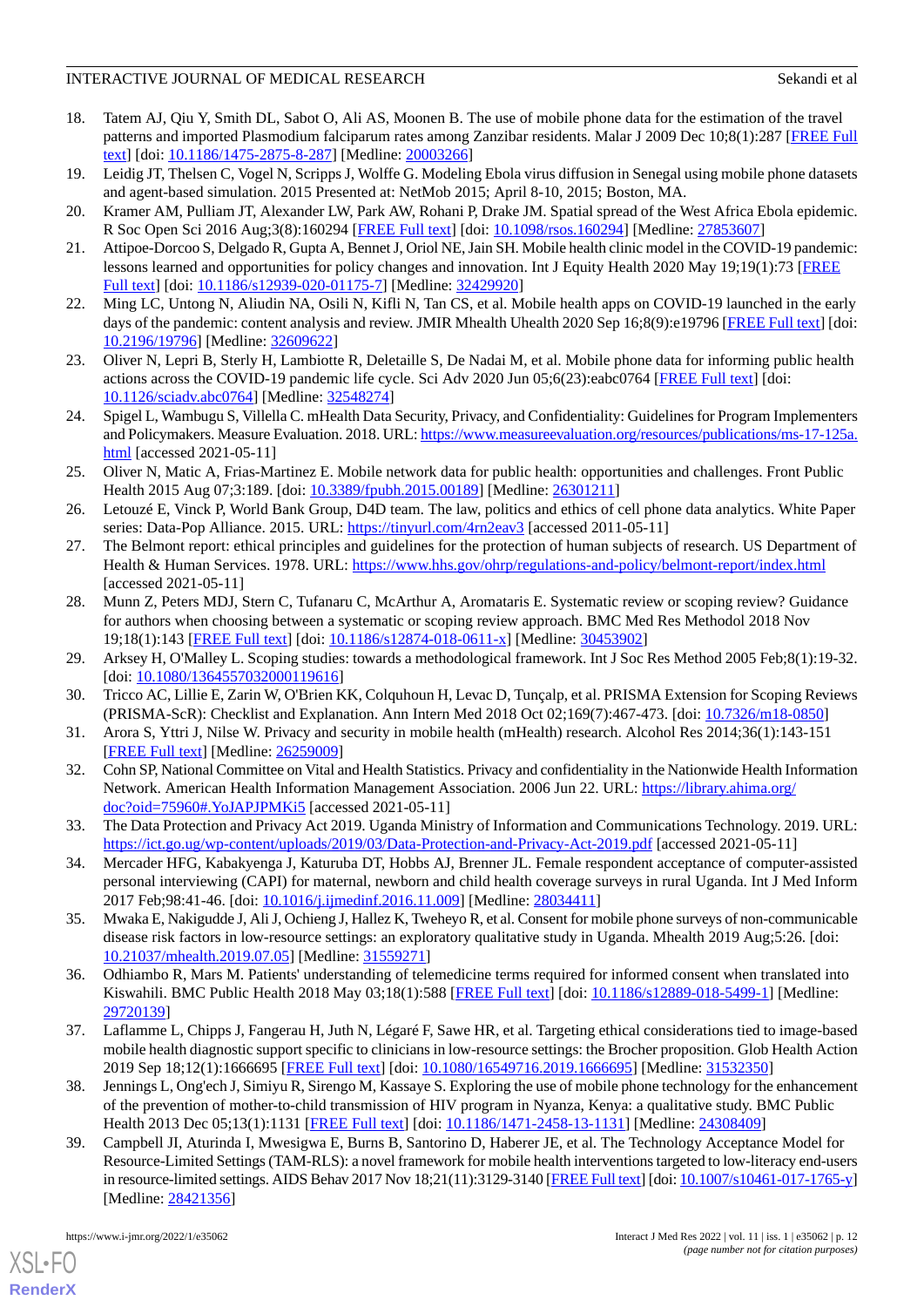- 40. Siedner MJ, Haberer JE, Bwana MB, Ware NC, Bangsberg DR. High acceptability for cell phone text messages to improve communication of laboratory results with HIV-infected patients in rural Uganda: a cross-sectional survey study. BMC Med Inform Decis Mak 2012 Jun 21;12(1):56 [[FREE Full text](https://bmcmedinformdecismak.biomedcentral.com/articles/10.1186/1472-6947-12-56)] [doi: [10.1186/1472-6947-12-56\]](http://dx.doi.org/10.1186/1472-6947-12-56) [Medline: [22720901\]](http://www.ncbi.nlm.nih.gov/entrez/query.fcgi?cmd=Retrieve&db=PubMed&list_uids=22720901&dopt=Abstract)
- 41. Siedner MJ, Santorino D, Haberer JE, Bangsberg DR. Know your audience: predictors of success for a patient-centered texting app to augment linkage to HIV care in rural Uganda. J Med Internet Res 2015 Mar 24;17(3):e78 [[FREE Full text](https://www.jmir.org/2015/3/e78/)] [doi: [10.2196/jmir.3859\]](http://dx.doi.org/10.2196/jmir.3859) [Medline: [25831269\]](http://www.ncbi.nlm.nih.gov/entrez/query.fcgi?cmd=Retrieve&db=PubMed&list_uids=25831269&dopt=Abstract)
- <span id="page-12-9"></span>42. Kunutsor S, Walley J, Katabira E, Muchuro S, Balidawa H, Namagala E, et al. Using mobile phones to improve clinic attendance amongst an antiretroviral treatment cohort in rural Uganda: a cross-sectional and prospective study. AIDS Behav 2010 Dec 11;14(6):1347-1352. [doi: [10.1007/s10461-010-9780-2\]](http://dx.doi.org/10.1007/s10461-010-9780-2) [Medline: [20700644](http://www.ncbi.nlm.nih.gov/entrez/query.fcgi?cmd=Retrieve&db=PubMed&list_uids=20700644&dopt=Abstract)]
- <span id="page-12-10"></span><span id="page-12-8"></span>43. Ssemugabo C, Rutebemberwa E, Kajungu D, Pariyo GW, Hyder AA, Gibson DG. Acceptability and use of interactive voice response mobile phone surveys for noncommunicable disease behavioral risk factor surveillance in rural Uganda: qualitative study. JMIR Form Res 2019 Dec 03;3(4):e15000 [\[FREE Full text\]](https://formative.jmir.org/2019/4/e15000/) [doi: [10.2196/15000](http://dx.doi.org/10.2196/15000)] [Medline: [31793889\]](http://www.ncbi.nlm.nih.gov/entrez/query.fcgi?cmd=Retrieve&db=PubMed&list_uids=31793889&dopt=Abstract)
- <span id="page-12-11"></span>44. Musiimenta A, Atukunda EC, Tumuhimbise W, Pisarski EE, Tam M, Wyatt MA, et al. Acceptability and feasibility of real-time antiretroviral therapy adherence interventions in rural Uganda: mixed-method pilot randomized controlled trial. JMIR Mhealth Uhealth 2018 May 17;6(5):e122. [doi: [10.2196/mhealth.9031](http://dx.doi.org/10.2196/mhealth.9031)] [Medline: [29773527\]](http://www.ncbi.nlm.nih.gov/entrez/query.fcgi?cmd=Retrieve&db=PubMed&list_uids=29773527&dopt=Abstract)
- <span id="page-12-12"></span>45. Rana Y, Haberer J, Huang H, Kambugu A, Mukasa B, Thirumurthy H, et al. Short message service (SMS)-based intervention to improve treatment adherence among HIV-positive youth in Uganda: focus group findings. PLoS One 2015 Apr 16;10(4):e0125187 [\[FREE Full text](https://dx.plos.org/10.1371/journal.pone.0125187)] [doi: [10.1371/journal.pone.0125187\]](http://dx.doi.org/10.1371/journal.pone.0125187) [Medline: [25881059\]](http://www.ncbi.nlm.nih.gov/entrez/query.fcgi?cmd=Retrieve&db=PubMed&list_uids=25881059&dopt=Abstract)
- <span id="page-12-13"></span>46. Chang LW, Kagaayi J, Arem H, Nakigozi G, Ssempijja V, Serwadda D, et al. Impact of a mHealth intervention for peer health workers on AIDS care in rural Uganda: a mixed methods evaluation of a cluster-randomized trial. AIDS Behav 2011 Nov 8;15(8):1776-1784 [[FREE Full text\]](http://europepmc.org/abstract/MED/21739286) [doi: [10.1007/s10461-011-9995-x](http://dx.doi.org/10.1007/s10461-011-9995-x)] [Medline: [21739286](http://www.ncbi.nlm.nih.gov/entrez/query.fcgi?cmd=Retrieve&db=PubMed&list_uids=21739286&dopt=Abstract)]
- <span id="page-12-0"></span>47. Chang LW, Njie-Carr V, Kalenge S, Kelly JF, Bollinger RC, Alamo-Talisuna S. Perceptions and acceptability of mHealth interventions for improving patient care at a community-based HIV/AIDS clinic in Uganda: a mixed methods study. AIDS Care 2013 May 08;25(7):874-880 [[FREE Full text](http://europepmc.org/abstract/MED/23452084)] [doi: [10.1080/09540121.2013.774315\]](http://dx.doi.org/10.1080/09540121.2013.774315) [Medline: [23452084](http://www.ncbi.nlm.nih.gov/entrez/query.fcgi?cmd=Retrieve&db=PubMed&list_uids=23452084&dopt=Abstract)]
- <span id="page-12-1"></span>48. Hermans S, Elbireer S, Tibakabikoba H, Hoefman B, Manabe Y. Text messaging to decrease tuberculosis treatment attrition in TB-HIV coinfection in Uganda. Patient Prefer Adherence 2017;11:1479-1487. [doi: [10.2147/PPA.S135540\]](http://dx.doi.org/10.2147/PPA.S135540) [Medline: [28919720](http://www.ncbi.nlm.nih.gov/entrez/query.fcgi?cmd=Retrieve&db=PubMed&list_uids=28919720&dopt=Abstract)]
- <span id="page-12-7"></span>49. Ronen K, Unger JA, Drake AL, Perrier T, Akinyi P, Osborn L, et al. SMS messaging to improve ART adherence: perspectives of pregnant HIV-infected women in Kenya on HIV-related message content. AIDS Care 2018 Apr 18;30(4):500-505 [\[FREE](http://europepmc.org/abstract/MED/29254362) [Full text\]](http://europepmc.org/abstract/MED/29254362) [doi: [10.1080/09540121.2017.1417971](http://dx.doi.org/10.1080/09540121.2017.1417971)] [Medline: [29254362](http://www.ncbi.nlm.nih.gov/entrez/query.fcgi?cmd=Retrieve&db=PubMed&list_uids=29254362&dopt=Abstract)]
- 50. Kinyua F, Kiptoo M, Kikuvi G, Mutai J, Meyers AF, Muiruri P, et al. Perceptions of HIV infected patients on the use of cell phone as a tool to support their antiretroviral adherence; a cross-sectional study in a large referral hospital in Kenya. BMC Public Health 2013 Oct 21;13(1):987 [[FREE Full text](https://bmcpublichealth.biomedcentral.com/articles/10.1186/1471-2458-13-987)] [doi: [10.1186/1471-2458-13-987\]](http://dx.doi.org/10.1186/1471-2458-13-987) [Medline: [24143931\]](http://www.ncbi.nlm.nih.gov/entrez/query.fcgi?cmd=Retrieve&db=PubMed&list_uids=24143931&dopt=Abstract)
- <span id="page-12-14"></span><span id="page-12-2"></span>51. Vahdat HL, L'Engle KL, Plourde KF, Magaria L, Olawo A. There are some questions you may not ask in a clinic: providing contraception information to young people in Kenya using SMS. Int J Gynaecol Obstet 2013 Nov 02;123(Suppl 1):e2-e6 [[FREE Full text](https://linkinghub.elsevier.com/retrieve/pii/S0020-7292(13)00382-2)] [doi: [10.1016/j.ijgo.2013.07.009](http://dx.doi.org/10.1016/j.ijgo.2013.07.009)] [Medline: [24012514\]](http://www.ncbi.nlm.nih.gov/entrez/query.fcgi?cmd=Retrieve&db=PubMed&list_uids=24012514&dopt=Abstract)
- <span id="page-12-3"></span>52. Velloza J, Ngure K, Kiptinness C, Quame-Amaglo J, Thuo N, Dew K, et al. A clinic-based tablet application to support safer conception among HIV serodiscordant couples in Kenya: feasibility and acceptability study. Mhealth 2019 Feb;5:4. [doi: [10.21037/mhealth.2019.01.04\]](http://dx.doi.org/10.21037/mhealth.2019.01.04) [Medline: [30976596\]](http://www.ncbi.nlm.nih.gov/entrez/query.fcgi?cmd=Retrieve&db=PubMed&list_uids=30976596&dopt=Abstract)
- <span id="page-12-4"></span>53. Dev R, Woods NF, Unger JA, Kinuthia J, Matemo D, Farid S, et al. Acceptability, feasibility and utility of a Mobile health family planning decision aid for postpartum women in Kenya. Reprod Health 2019 Jul 08;16(1):97 [[FREE Full text](https://reproductive-health-journal.biomedcentral.com/articles/10.1186/s12978-019-0767-9)] [doi: [10.1186/s12978-019-0767-9\]](http://dx.doi.org/10.1186/s12978-019-0767-9) [Medline: [31286989](http://www.ncbi.nlm.nih.gov/entrez/query.fcgi?cmd=Retrieve&db=PubMed&list_uids=31286989&dopt=Abstract)]
- <span id="page-12-5"></span>54. Atukunda EC, Musiimenta A, Musinguzi N, Wyatt MA, Ashaba J, Ware NC, et al. Understanding patterns of social support and their relationship to an ART adherence intervention among adults in rural southwestern Uganda. AIDS Behav 2017 Feb 26;21(2):428-440 [\[FREE Full text\]](http://europepmc.org/abstract/MED/27671479) [doi: [10.1007/s10461-016-1559-7](http://dx.doi.org/10.1007/s10461-016-1559-7)] [Medline: [27671479\]](http://www.ncbi.nlm.nih.gov/entrez/query.fcgi?cmd=Retrieve&db=PubMed&list_uids=27671479&dopt=Abstract)
- <span id="page-12-15"></span>55. Conserve DF, Muessig KE, Maboko LL, Shirima S, Kilonzo MN, Maman S, et al. Mate Yako Afya Yako: Formative research to develop the Tanzania HIV self-testing education and promotion (Tanzania STEP) project for men. PLoS One 2018 Aug 27;13(8):e0202521 [\[FREE Full text\]](https://dx.plos.org/10.1371/journal.pone.0202521) [doi: [10.1371/journal.pone.0202521\]](http://dx.doi.org/10.1371/journal.pone.0202521) [Medline: [30148846\]](http://www.ncbi.nlm.nih.gov/entrez/query.fcgi?cmd=Retrieve&db=PubMed&list_uids=30148846&dopt=Abstract)
- <span id="page-12-6"></span>56. Hackett KM, Kazemi M, Sellen DW. Keeping secrets in the cloud: mobile phones, data security and privacy within the context of pregnancy and childbirth in Tanzania. Soc Sci Med 2018 Aug;211:190-197. [doi: [10.1016/j.socscimed.2018.06.014](http://dx.doi.org/10.1016/j.socscimed.2018.06.014)] [Medline: [29960170](http://www.ncbi.nlm.nih.gov/entrez/query.fcgi?cmd=Retrieve&db=PubMed&list_uids=29960170&dopt=Abstract)]
- 57. Braun R, Lasway C, Agarwal S, L'Engle K, Layer E, Silas L, et al. An evaluation of a family planning mobile job aid for community health workers in Tanzania. Contraception 2016 Jul;94(1):27-33. [doi: [10.1016/j.contraception.2016.03.016\]](http://dx.doi.org/10.1016/j.contraception.2016.03.016) [Medline: [27039033](http://www.ncbi.nlm.nih.gov/entrez/query.fcgi?cmd=Retrieve&db=PubMed&list_uids=27039033&dopt=Abstract)]
- 58. Steiner A, Hella J, Grüninger S, Mhalu G, Mhimbira F, Cercamondi CI, et al. Managing research and surveillance projects in real-time with a novel open-source eManagement tool designed for under-resourced countries. J Am Med Inform Assoc 2016 Sep;23(5):916-923. [doi: [10.1093/jamia/ocv185\]](http://dx.doi.org/10.1093/jamia/ocv185) [Medline: [26911813](http://www.ncbi.nlm.nih.gov/entrez/query.fcgi?cmd=Retrieve&db=PubMed&list_uids=26911813&dopt=Abstract)]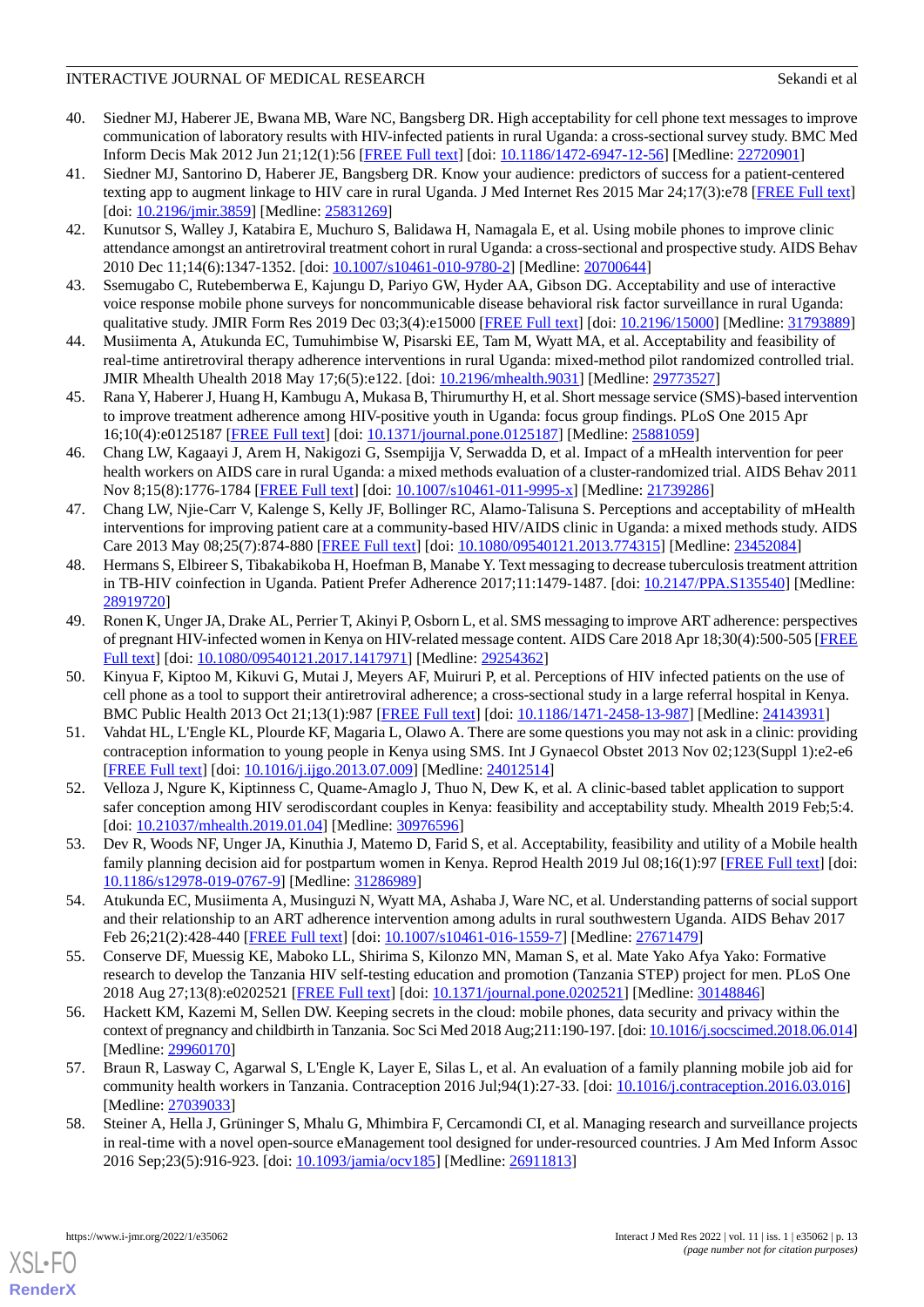- <span id="page-13-0"></span>59. Lodhia V, Karanja S, Lees S, Bastawrous A. Acceptability, usability, and views on deployment of Peek, a mobile phone mHealth intervention for eye care in Kenya: qualitative study. JMIR Mhealth Uhealth 2016 May 09;4(2):e30 [\[FREE Full](https://mhealth.jmir.org/2016/2/e30/) [text](https://mhealth.jmir.org/2016/2/e30/)] [doi: [10.2196/mhealth.4746\]](http://dx.doi.org/10.2196/mhealth.4746) [Medline: [27160779](http://www.ncbi.nlm.nih.gov/entrez/query.fcgi?cmd=Retrieve&db=PubMed&list_uids=27160779&dopt=Abstract)]
- <span id="page-13-1"></span>60. Thobias J, Kiwanuka A. Design and implementation of an m-health data model for improving health information access for reproductive and child health services in low resource settings using a participatory action research approach. BMC Med Inform Decis Mak 2018 Jun 25;18(1):45 [[FREE Full text](https://bmcmedinformdecismak.biomedcentral.com/articles/10.1186/s12911-018-0622-x)] [doi: [10.1186/s12911-018-0622-x\]](http://dx.doi.org/10.1186/s12911-018-0622-x) [Medline: [29941008](http://www.ncbi.nlm.nih.gov/entrez/query.fcgi?cmd=Retrieve&db=PubMed&list_uids=29941008&dopt=Abstract)]
- <span id="page-13-2"></span>61. Kivuti-Bitok LW, McDonnell G, Pokhariyal GP, Roudsari AV. Self-reported use of internet by cervical cancer clients in two National Referral Hospitals in Kenya. BMC Res Notes 2012 Oct 09;5(1):559 [[FREE Full text](https://bmcresnotes.biomedcentral.com/articles/10.1186/1756-0500-5-559)] [doi: [10.1186/1756-0500-5-559\]](http://dx.doi.org/10.1186/1756-0500-5-559) [Medline: [23046538\]](http://www.ncbi.nlm.nih.gov/entrez/query.fcgi?cmd=Retrieve&db=PubMed&list_uids=23046538&dopt=Abstract)
- <span id="page-13-4"></span><span id="page-13-3"></span>62. Henry JV, Winters N, Lakati A, Oliver M, Geniets A, Mbae SM, et al. Enhancing the supervision of community health workers with WhatsApp mobile messaging: qualitative findings from 2 low-resource settings in Kenya. Glob Health Sci Pract 2016 May 26;4(2):311-325. [doi: [10.9745/ghsp-d-15-00386](http://dx.doi.org/10.9745/ghsp-d-15-00386)]
- <span id="page-13-5"></span>63. Lee S, Cho Y, Kim S. Mapping mHealth (mobile health) and mobile penetrations in sub-Saharan Africa for strategic regional collaboration in mHealth scale-up: an application of exploratory spatial data analysis. Global Health 2017 Aug 22;13(1):63 [[FREE Full text](https://globalizationandhealth.biomedcentral.com/articles/10.1186/s12992-017-0286-9)] [doi: [10.1186/s12992-017-0286-9\]](http://dx.doi.org/10.1186/s12992-017-0286-9) [Medline: [28830540](http://www.ncbi.nlm.nih.gov/entrez/query.fcgi?cmd=Retrieve&db=PubMed&list_uids=28830540&dopt=Abstract)]
- <span id="page-13-13"></span>64. Altmann S, Milsom L, Zillessen H, Blasone R, Gerdon F, Bach R, et al. Acceptability of app-based contact tracing for COVID-19: cross-country survey study. JMIR Mhealth Uhealth 2020 Aug 28;8(8):e19857 [\[FREE Full text\]](https://mhealth.jmir.org/2020/8/e19857/) [doi: [10.2196/19857\]](http://dx.doi.org/10.2196/19857) [Medline: [32759102\]](http://www.ncbi.nlm.nih.gov/entrez/query.fcgi?cmd=Retrieve&db=PubMed&list_uids=32759102&dopt=Abstract)
- <span id="page-13-6"></span>65. Whittaker R. Issues in mHealth: findings from key informant interviews. J Med Internet Res 2012 Oct 02;14(5):e129 [\[FREE](https://www.jmir.org/2012/5/e129/) [Full text\]](https://www.jmir.org/2012/5/e129/) [doi: [10.2196/jmir.1989](http://dx.doi.org/10.2196/jmir.1989)] [Medline: [23032424\]](http://www.ncbi.nlm.nih.gov/entrez/query.fcgi?cmd=Retrieve&db=PubMed&list_uids=23032424&dopt=Abstract)
- <span id="page-13-7"></span>66. Schnall R, Higgins T, Brown W, Carballo-Dieguez A, Bakken S. Trust, perceived risk, perceived ease of use and perceived usefulness as factors related to mHealth technology use. Stud Health Technol Inform 2015;216:467-471 [[FREE Full text](http://europepmc.org/abstract/MED/26262094)] [Medline: [26262094](http://www.ncbi.nlm.nih.gov/entrez/query.fcgi?cmd=Retrieve&db=PubMed&list_uids=26262094&dopt=Abstract)]
- <span id="page-13-9"></span><span id="page-13-8"></span>67. Spangler SA, Bloom SS. Use of biomedical obstetric care in rural Tanzania: the role of social and material inequalities. Soc Sci Med 2010 Aug;71(4):760-768. [doi: [10.1016/j.socscimed.2010.05.025\]](http://dx.doi.org/10.1016/j.socscimed.2010.05.025) [Medline: [20579797](http://www.ncbi.nlm.nih.gov/entrez/query.fcgi?cmd=Retrieve&db=PubMed&list_uids=20579797&dopt=Abstract)]
- 68. Mgata S, Maluka SO. Factors for late initiation of antenatal care in Dar es Salaam, Tanzania: a qualitative study. BMC Pregnancy Childbirth 2019 Nov 12;19(1):415 [[FREE Full text](https://bmcpregnancychildbirth.biomedcentral.com/articles/10.1186/s12884-019-2576-0)] [doi: [10.1186/s12884-019-2576-0](http://dx.doi.org/10.1186/s12884-019-2576-0)] [Medline: [31718586](http://www.ncbi.nlm.nih.gov/entrez/query.fcgi?cmd=Retrieve&db=PubMed&list_uids=31718586&dopt=Abstract)]
- <span id="page-13-11"></span><span id="page-13-10"></span>69. Jones KH, Daniels H, Heys S, Ford DV. Toward an ethically founded framework for the use of mobile phone call detail records in health research. JMIR Mhealth Uhealth 2019 Mar 22;7(3):e11969 [\[FREE Full text](https://mhealth.jmir.org/2019/3/e11969/)] [doi: [10.2196/11969](http://dx.doi.org/10.2196/11969)] [Medline: [30900996](http://www.ncbi.nlm.nih.gov/entrez/query.fcgi?cmd=Retrieve&db=PubMed&list_uids=30900996&dopt=Abstract)]
- <span id="page-13-12"></span>70. mHealth Regulation Impact Assessment: Africa. Mobile for Development mHealth. GSMA. 2015. URL: [https://tinyurl.](https://www.gsma.com/mobilefordevelopment/wp-content/uploads/2015/03/GSMA-mHealth-Regulation-Impact-Assessment-Africa-FINAL.pdf) [com/yz5nmn3f](https://www.gsma.com/mobilefordevelopment/wp-content/uploads/2015/03/GSMA-mHealth-Regulation-Impact-Assessment-Africa-FINAL.pdf) [accessed 2021-05-11]
- 71. The Data Protection Act, 2019. Office of the Data Protection Commissioner Kenya. 2019. URL: [https://www.odpc.go.ke/](https://www.odpc.go.ke/dpa-act/) [dpa-act/](https://www.odpc.go.ke/dpa-act/) [accessed 2021-05-11]
- 72. Rwanda: Data protection law published in the Official Gazette. DataGuidance. 2021 Oct 18. URL: [https://www.](https://www.dataguidance.com/news/rwanda-data-protection-law-published-official-gazette) [dataguidance.com/news/rwanda-data-protection-law-published-official-gazette](https://www.dataguidance.com/news/rwanda-data-protection-law-published-official-gazette) [accessed 2022-05-16]

## **Abbreviations**

**ART:** antiretroviral therapy **CDR:** call detail record **CHW:** community health worker **DS-I Africa:** Harnessing Data Science for Health Discovery and Innovation in Africa **EAC:** East African Community **IVR:** interactive voice response **MATTS:** Mapping Tuberculosis Transmission Study **mHealth:** mobile health **NIH:** National Institutes of Health **NIN:** National Identification Number **PLWHA:** people living with HIV/AIDS **PMTCT:** prevention of mother-to-child transmission **PRISMA:** Preferred Reporting Items for Systematic Reviews and Meta-analyses